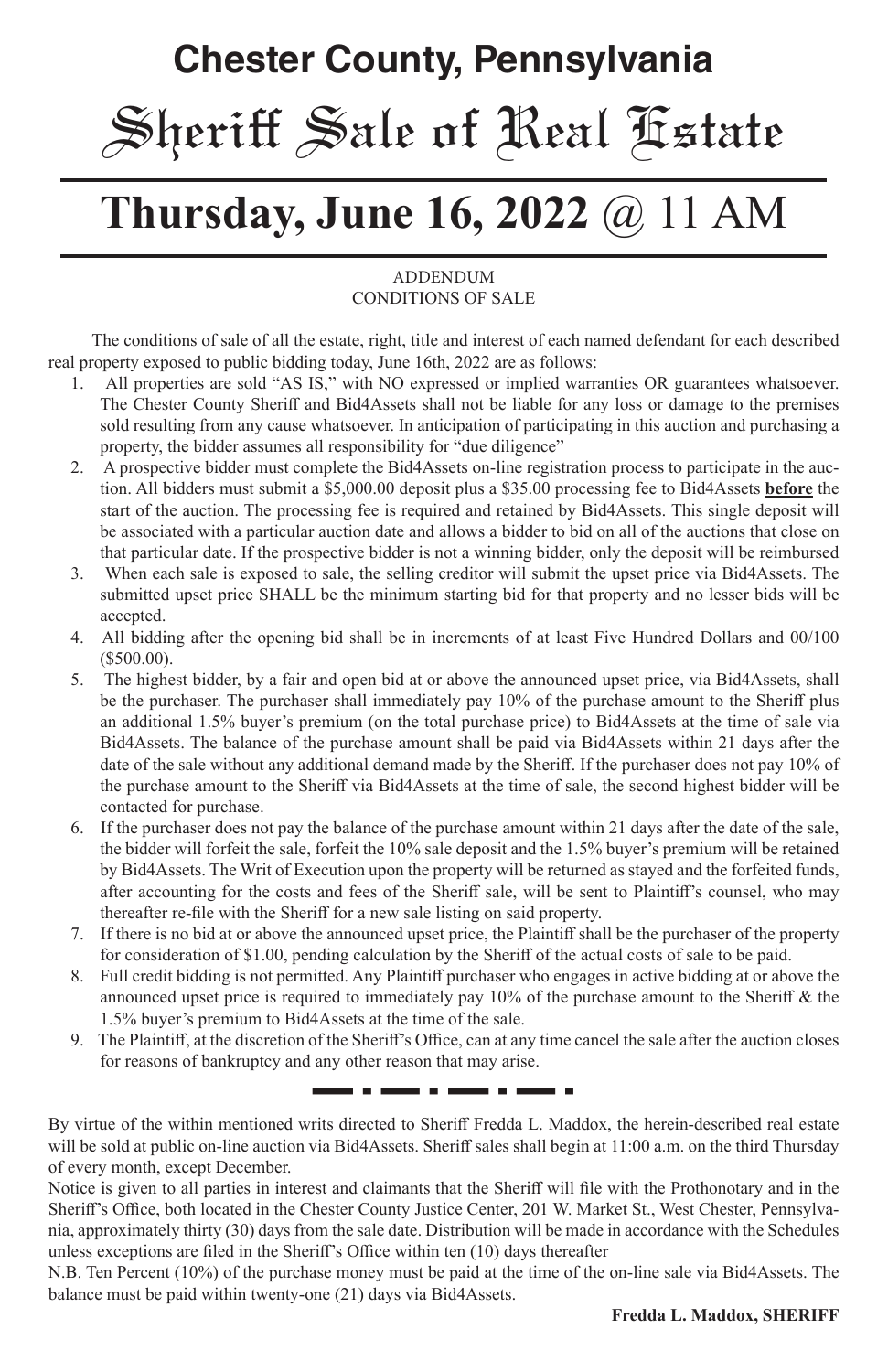#### **SALE NO. 16-11-832 Writ of Execution No. 2015-01921 DEBT \$3,183.69**

ALL THAT CERTAIN two parcels of land herein after described as one lot with the buildings and improvements thereon erected, situated on the south side of Mary Street in Valley Township, Chester County, Pennsylvania

TAX Parcel No. 38-2M-64.1

PLAINTIFF: Township of Valley

VS

#### DEFENDANT: **BRUCE THOMAS**

SALE ADDRESS: 80 Mary Street, Coatesville, Pennsylvania 19320

PLAINTIFF ATTORNEY: **JASON J. LEININGER, ESQ., 484-690-9300**

#### **SALE NO. 20-4-217 Writ of Execution No. 2019-05846 DEBT \$124,715.95**

Property situate in the LONDONDERRY TOWNSHIP, CHESTER County, Pennsylvania

BLR # 46-3-16

IMPROVEMENTS thereon: Residential Dwelling

PLAINTIFF: U.S. Bank National Association, Not in Its Individual Capacity But Solely in Its Capacity as Indenture Trustee of Cim Trust 2018-R4

VS

DEFENDANT: **John Preston Dehaven a/k/a John P. Dehaven & Lynn Karmilowicz a/k/a Lynn M. Dehaven**

SALE ADDRESS: 201 Paxson Road, Cochranville, PA 19330-9478

PLANTIFF ATTORNEY: **PHELAN HALLINAN DIAMOND & JONES, LLP 215-563-7000**

#### **SALE NO. 20-5-236 Writ of Execution No. 2019-11435 DEBT \$204,186.36**

ALL THAT CERTAIN lot or parcel of land situated in the Township of Westtown, County of Chester, Commonwealth of Pennsylvania, being more fully described in Deed dated December 9, 1998 and recorded in the Office of the Chester County Recorder of Deeds on December 18, 1998, in Deed Book Volume 4475 at Page 2087, Instrument No. 96416.

Tax Parcel No. 67-4C-134

PLAINTIFF: Forethought Life Insurance Company

VS

DEFENDANT: **Jacqueline A. Barker & James V. Barker**

SALE ADDRESS: 542 Coventry Lane, West Chester, PA 19382

PLANTIFF ATTORNEY **HLADIK, ONORATO & FEDERMAN, LLP 215-855-9521**

#### **SALE NO. 20-5-260 Writ of Execution No. 2019-06469 DEBT \$198,611.39**

ALL THAT CERTAIN lot or parcel of ground together with the improvements thereon erected situate in the Township of West Goshen, County of Chester and Commonwealth of Pennsylvania being shown on Final Subdivision Plan of "Applegate" by G.D. Houtman & Son, Inc., Civil Engineers and land Surveyors dated November 7, 1994 and last revised March 24, 1998 and filed as Plan No. 14541 more fully bounded and described as follows, to wit:

BEGINNING at a point on the Northerly side of Applegate Drive said point being a corner of Lot No. 19 of said plan; thence along the Northerly side of Applegate Drive South 68 degrees 35 minutes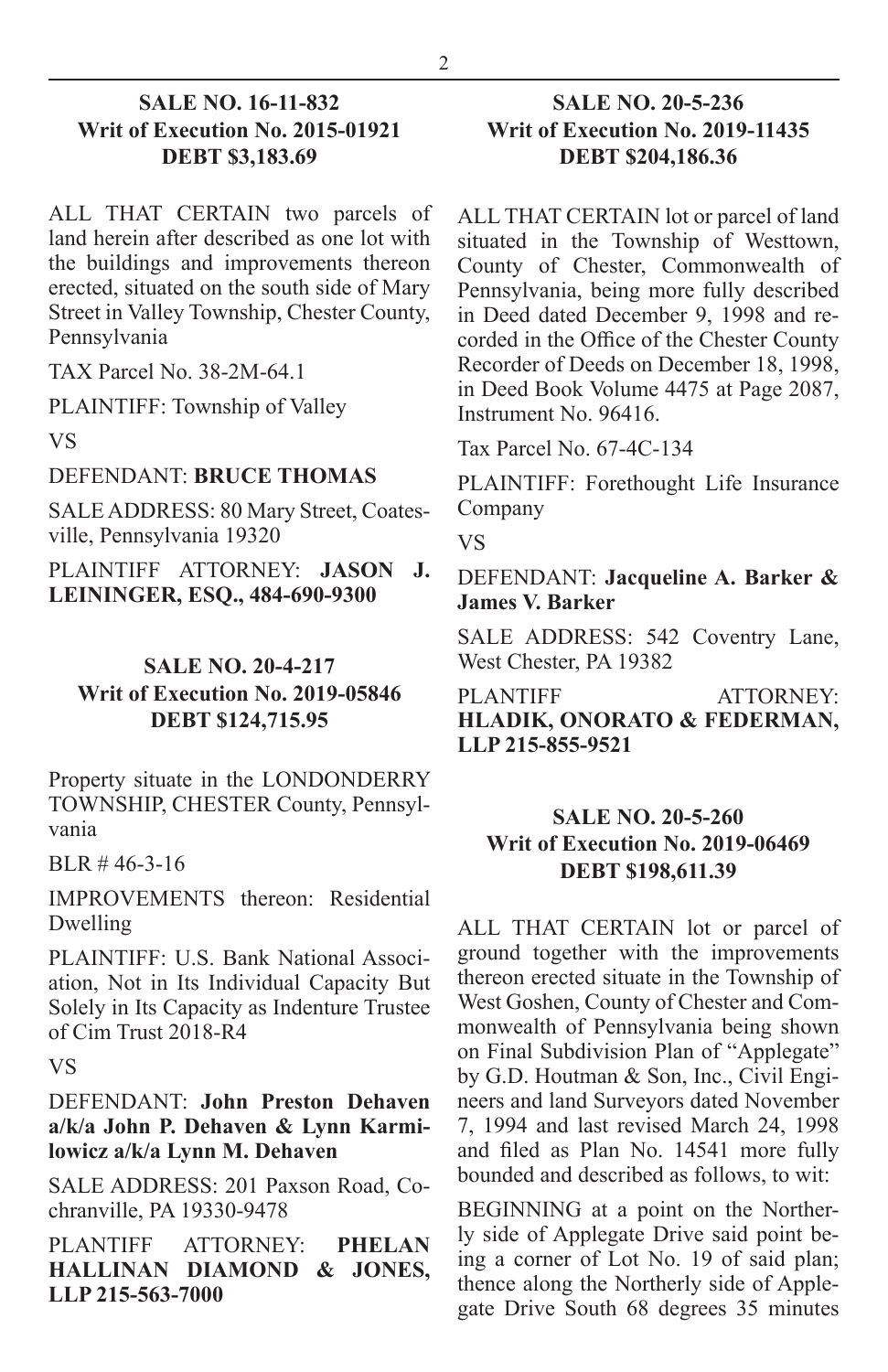00 seconds West 99.63 feet to a point of curvature; thence by a curve deflecting to the right connecting the Northerly side of Applegate Drive with the Easterly side of Ember Drive having a radius of 25.00 feet and an arc distance of 39.27 feet to a point; thence along the Easterly aside of Ember Drive North 21 degrees 25 minutes 00 seconds West 150.00 feet to a point of curvature; thence by a curve deflecting to the right connecting the Easterly side of Ember Drive with the Southerly Proposed Right of Way line of Westtown Road (SR 2007) having a radius of 25.00 feet and an arc distance of 39.27 feet to a point; thence along the said Southerly proposed right of way line of Westtown Road (SR 2007) North 68 degrees 35 minutes 00 seconds East 99.63 feet to a point; thence along Lot No. 19 of said Plan South 21 degrees 25 minutes 00 seconds East 200.00 feet to a point the place of beginning. BEING Lot No. 18 of said Plan.

TITLE TO PREMISES IS VESTED IN Thanh H. Nguyen by Deed from Pulte Home Corporation of the Delaware Valley, a Michigan Corporation, dated 12/22/1999, recorded 2/22/2000 in Record Book 4715 page 1690.

#### COUNTY UPI # 52-5-345

PLAINTIFF: COBA, INC., assignee of TD BANK, N.A., as successor by merger to COMMERCE BANK, N.A.

VS

### DEFENDANT: **Thanh H. Nguyen**

SALE ADDRESS: 160 Applegate Drive, West Chester, PA 19382

#### PLANTIFF ATTORNEY: **DUANE MOR-RIS LLP 215-979-1000**

#### **SALE NO. 21-4-47 Writ of Execution No. 2015-11436 DEBT \$197,214.98**

ALL THAT CERTAIN lot of land, Situate in Kennett Heights in the Borough of Kennett Square, Chester County, Pennsylvania, bounded and described according to a Plan of Lots known as Kennett Heights, dated 6/22/1959 by George E. Regester & Sons, and recorded in Plan Book 9 page 24, as follows:

BEGINNING at a point on the Northerly side of Hazel Road, said point being the Southeasterly corner of Lot NO. 7, on said Plan, and the Southwesterly corner of the about to be described lot; thence from said point of beginning, and extending along said Lot No. 7 in a Northerly direction, 198.00 feet to a point n line of lands now or late of John Winters; thence extending along said land of Winters, North 75 degrees 38 minutes East, 101.00 feet to a point set on the Westerly side of a 12 feet wide right of way; thence extending along said right of way, South 02 degrees 51 minutes East, 198.00 feet to a point on the aforementioned side of Hazel Road; thence extending along the side of Hazel Road, South 71 degrees 29 minutes West, 78.00 feet to the first mentioned point and place of beginning.

BEING Lot No. 6 on said Plan.

TOGETHER with an easement for the placement of water and sewer lines across a 4 feet wide strip of the adjoining property, being a portion of Lot 7 as shown on said Plan, and specifically described as follows:

BEGINNING at a point, set of the Northerly side of Hazel Road or Avenue (45 feet wide), said point marking the Southeasterly corner of this about to be described tract and the Southwesterly corner of Lot 6 on said Plan, conveyed herein; thence leaving said point of beginning along said Hazel Road or Avenue, South 71 degrees 29 min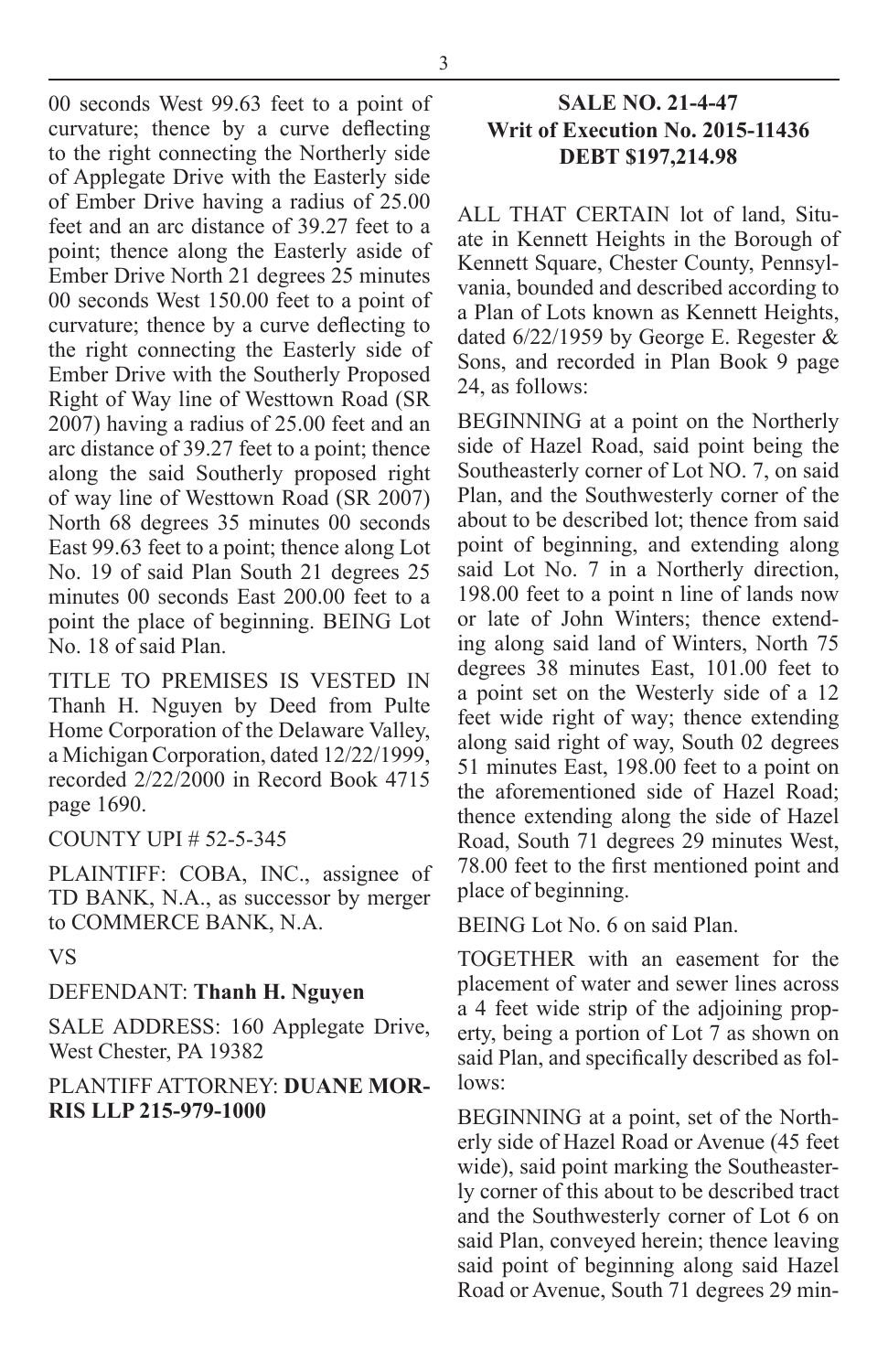4

utes 00 seconds West, 75.00 feet to a point marking the Southwesterly corner of this tract and the Southeasterly corner of Lot No.8 on the said Plan; thence leaving said Hazel Road or Avenue and along said Lot 8, North 11 degrees 51 minutes 53 seconds West, 4.0 feet to a point in lines of Lot No. 8 and Lot No. 7; thence leaving said line, North 71 degrees 29 minutes 00 seconds East, 75.58 feet, be it the same, more or less, to a point in the lines of Lot 7 and Lot 6, conveyed herein; thence along said line, South 03 degrees 22mintues 09 seconds East, 4.0 feet, be it the same, more or less, to the first mentioned point and place of beginning.

It being the intention of the Grantor herein to grant an easement across a strip approximately 4 feet wide along the Southerly side of Lot 7 as shown on the said Plan, abutting and adjoining the premises, Lot 6, conveyed herein.

BEING THE SAME PREMISES which Grant W. Carlson and Nancy J. Carlson, be Deed dated December 19, 2003 in the Office of the Recorder of Deeds in and for Chester County in Deed Book 6015, Page 2256, granted and conveyed unto JASON J. NICHOLS and ALICIA NICHOLS, husband and wife and David O. Barlow and Edna M. Barlow, husband and wife be deed each with an undivided ½ interest as tenants by the entirety, as Joint Tenants with right of survivorship and not as tenants in common.

Tax Parcel No. 3-1-7

IMPROVEMENTS thereon: Residential Property

PLAINTIFF: Wilmington Savings Fund Society, FSB, d/b/a Christiana Trust, not individually but as trustee for Pretium Mortgage Acquisition Trust

VS

DEFENDANT: **Jason J. Nichols & Alicia Nichols**

SALE ADDRESS: 563 Hazel Avenue,

Kennett Square, PA 19348

PLAINTIFF ATTORNEY: **POWERS KIRN, LLC 215-942-2090**

#### **SALE NO. 21-5-50 Writ of Execution No. 2020-03617 DEBT \$304,692.97**

ALL THAT CERTAIN LOT OR PIECE OF GROUND SITUATE IN BOROUGH OF PHOENIXVILLE, CHESTER COUN-TY, PENNSYLVANIA, BOUNDED AND DESCRIBED ACCORDING TO A PLAN OF "PICKERING KNOLL", MADE BY HILTNER AND HITCHCOCK, REGIS-TERED SURVEYORS, DATED MAY 1926, AND RECORDED IN PLAN BOOK 1, PAGE 247.

TAX PARCEL # 15-18-9

IMPROVEMENTS thereon: Residential Dwelling & Lot

PLAINTIFF: U.S. Bank National Association as Legal Title Trustee for Truman 2016 SC6 Title Trust

VS

DEFENDANT: **Marc F. Novia & Donna D. Novia**

SALE ADDRESS: 24 Anderson Avenue, Phoenixville, PA 19460

PLAINTIFF ATTORNEY: **ROMANO, GARUBO & ARGENTIERI 856-384- 1515**

#### **SALE NO. 21-6-63 Writ of Execution No. 2018-09490 DEBT \$166,940.95**

Owner(s) of property situate in the Township of Tredyffrin, Chester County, Pennsylvania being: 214 Drummers Lane, Wayne PA 19087-1533

BLR No. 43-6A-414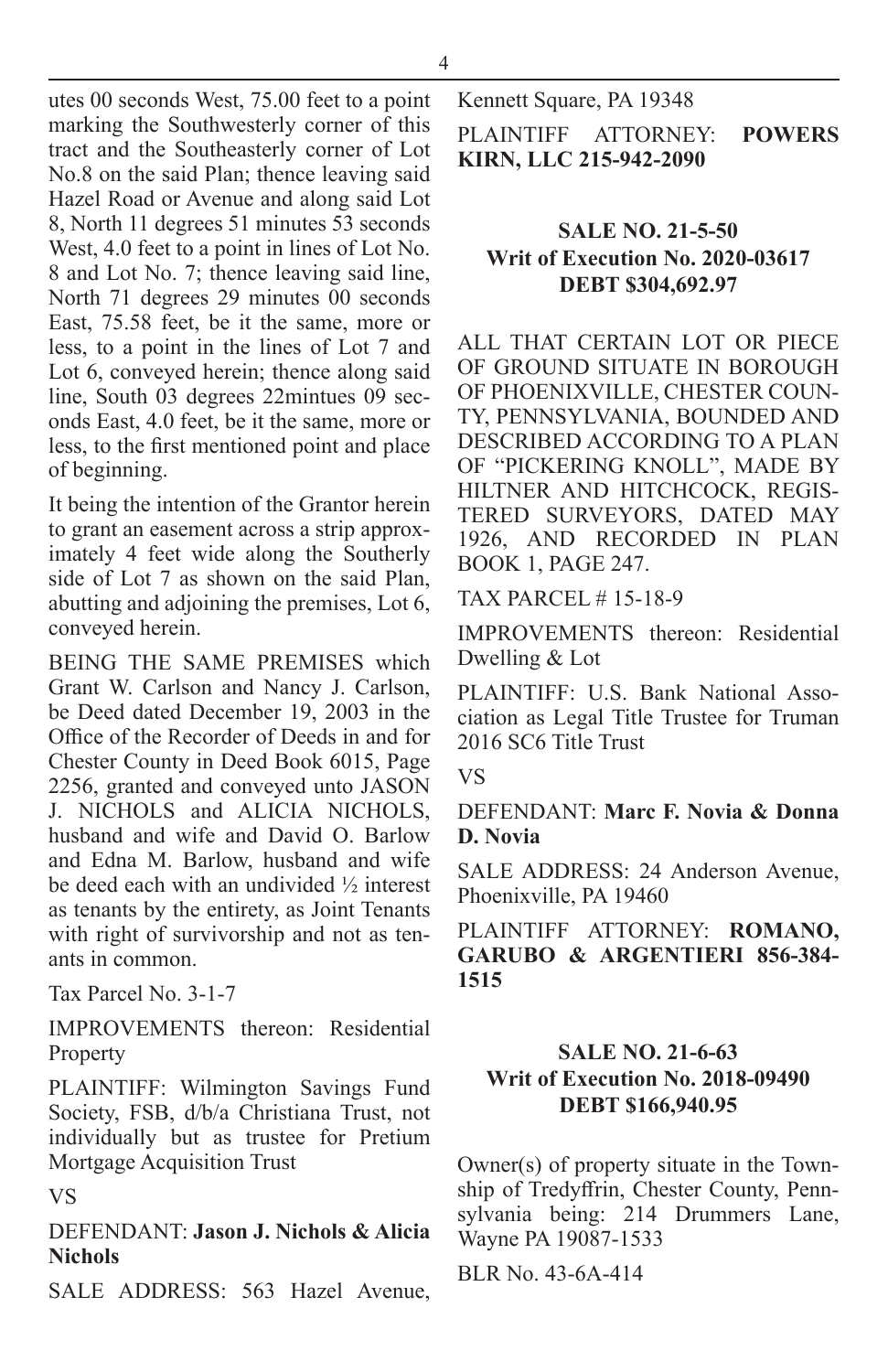Improvements thereon: RESIDENTIAL DWELLING

PLAINTIFF: US Bank Trust, National Association, as Trustee of the Lodge Series IV Trust

#### VS

#### DEFENDANT: **Peter E. Tavani**

SALE ADDRESS: 214 Drummers Lane, Wayne, PA 19087-1533

PLAINTIFF ATTORNEY: **LYNCH LAW GROUP 724-776-8000**

#### **SALE NO. 21-11-141 Writ of Execution No. 2021-03870 DEBT \$870,831.82**

#### PREMISES 110 STARR ROAD, AVON-DALE, PA 19311

All THAT CERTAIN tract of ground with mushroom houses erected thereon, situate in New Garden Township, Chester County, Pennsylvania, according to a survey made by George E. Regester, Jr. & Sons, Inc., dated May 12, 1976, as taken from their Plan C-451 and being Parcel "B" on said plan as follows, to wit:

BEGINNING at a spike set for the original northwesterly corner of lands of Mae Cornette, and a Northeasterly corner of lands of Ar-Ge- Nel, Inc., said spike being set in the title line of Public Road T-333 known as "Star Road" said road leading in an Easterly direction to Route 41 and a Westerly direction to Avondale; thence leaving said point of beginning and by said title line in said road, South 84 degrees 55 minutes 00 seconds East  $149.87$  feet to a P.K. nailset for a corner of this and a corner of Parcel "A" said plan owned by Mae Corset for a corner of this and an a corner of Parcel "A" said plan owned by Mae Cornette; thence leaving said title line in said road and by Parcel "A" on said plan owned by Cornette, South 03 degrees 10 minutes 00 seconds East 282.84 feet to an iron pin

set for a corner of this and a corner of said Parcel "A" thence still by said Parcel "A" owned by Cornette, South 84 degrees 55 minutes 00 seconds East 150.00 to an iron pin set for a corner of this and said Parcel "A" and said point being set in line fo lands of Joseph Cornette; thence by lands of Joseph Cornett the following 3 courses and distances, to wit: (1) South 06 degrees 32 minutes 18 seconds West 237.00 feet to an iron pin; (2) South 84 degrees 55 minutes 00 seconds East 172.57 feet to an iron pin; (3) North 06 degrees 32 minutes 18 seconds East 59.00 feet to an iron pin marking a corner of this and a corner of David E. Cornette; thence by lands of said David E. Cornett, South 84 degrees 55 mintues 00 seconds East 190.32 feet to an iron pin set for a corner of this and said David Cornette and said pin being set in line of lands of Phillip G. Donohoe; thence by lands of said Phillip G. Donohoe, South 06 degrees 32 minutes 18 seconds West 1025.00 feet to an iron pin set for a corner of this and a corner of lands of John Rosans, and set in line of lands of Philip A. Lafferty being on or near the north bank of White Clay Creek; thence by said line of said Creek and by land of said Lafferty the following 2 courses and distances, to wit: (1) North 79 degrees 34 minutes 50 seconds West 403.66 feet to an iron pin; (2) South 75 degrees 43 minutes 05 seconds West 271.26 feet to a point set for a corner of this and lands of first mentioned Ar-Ge-Nel, Inc.: thence by lands of said Ar-Ge- Nel, Inc., North 04 degrees 55 minutes East 1535.00 feet to the first mentioned point and place of beginning.

Containing 17.995 acres of land be the same more or less.

#### BEING UPI # 60.5-2.3

BEING the same premises which Davidson & Pizzine, a Pennsylvania Partnership, by Indenture dated September 29, 2009, and recorded December 12, 2010, in the Office of the Recorder of Deeds, in and for the County of Chester, aforesaid, as Doc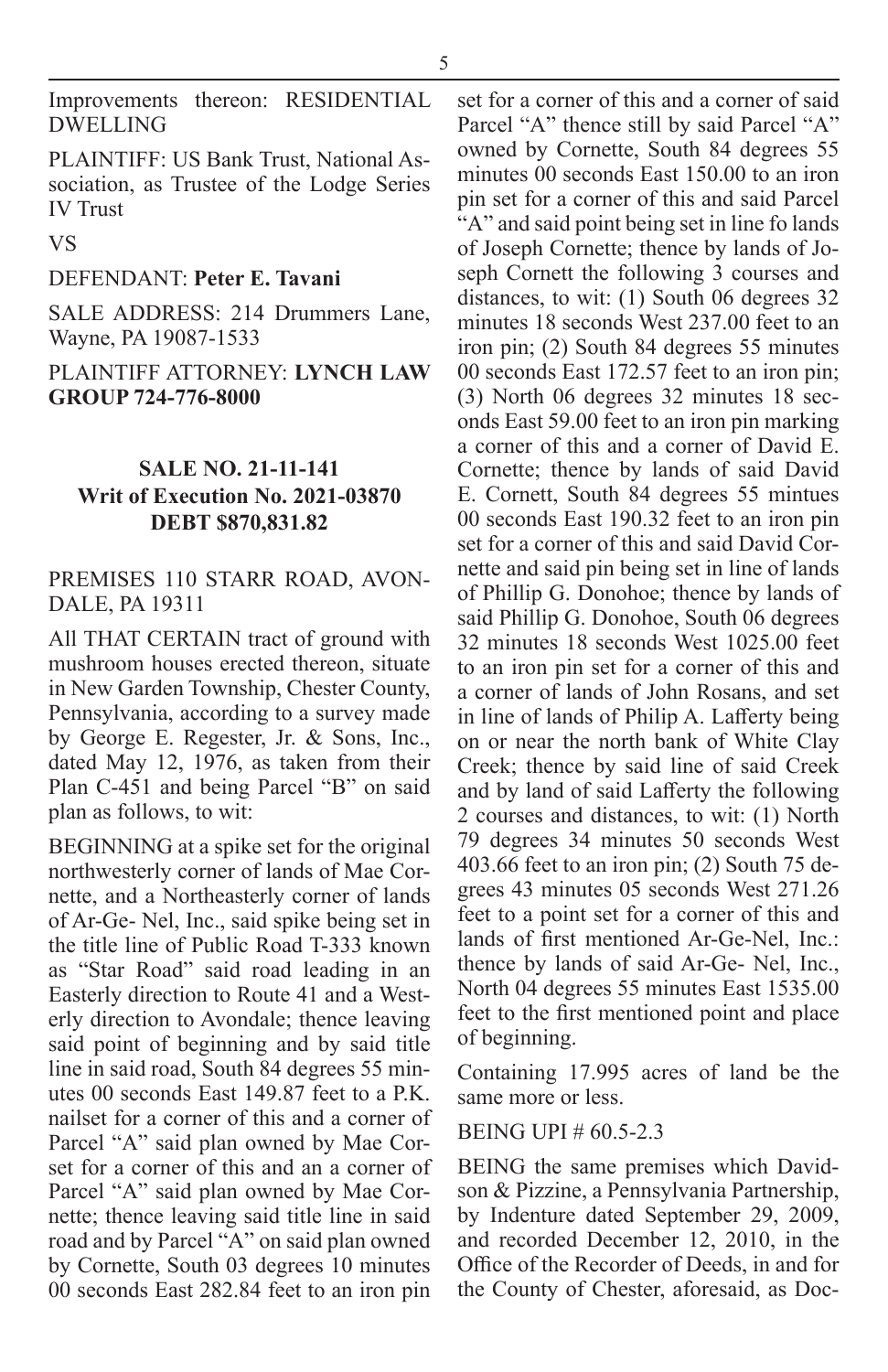ument No. 10994576, Book 7864, Page 1405, granted and conveyed unto James E. Davidson, LLC, in fee.

PREMISES 112 STARR ROAD, AVON-DALE, PA 19311

ALL THAT CERTAIN tract or parcel of ground situate in New Garden Township, Chester County, Pennsylvania, bounded and described in accordance with a Plan of Property owned by Mae Cornette prepare by George E. Regester, Jr. and Sons, Inc., Registered Land Surveyors, dated 5/12/1976 and recorded as Plan No. 461 in the Office of the Recorder of Deeds of Chester County as follows: BEGINNING at an old spike set on the title line in the bed of Starr Road (T-133), said road leading in an Easterly direction to Route 41 and in a Westerly direction to Avondale said spike marking a Northeast, corner of this about to be described tract and a Northwest corner of land of Joseph Cornette as shown on said Plan; thence from said point of beginning and leaving the bed of Starr Road along lands of Joseph Cornette South 06 degrees 32 minutes 18 seconds West, crossing over and old iron pin found, 280.00 feet to an iron pin, a corner of Parcel "B" as shown on said Plan; thence along Parcel "B" the 2 following courses and distances; (1) North 84 degrees 55 minutes West 150.00 feet to an iron pin; and (2) North 03 degrees 10 minutes 00 seconds West crossing over 2 iron pins, 282.84 feet to a P.K. nail set on the title line of Starr Road; thence along the title line in the bed of Starr Road South 84 degrees 55 minutes 00 seconds East 197.69 feet to an old spike found, the point and place of beginning. BEING Parcel "A" as shown on said Plan.

#### BEING UPI 60-5-2

BEING the same premises which Davidson & Pizzine, a Pennsylvania Partnership, by Indenture dated September 29, 2009, and recorded December 12, 2010, in the Office of the Recorder of Deeds, in and for the County of Chester, aforesaid, as Document No. 10994577, Book 7864, Page 1408, granted and conveyed unto James E. Davidson, LLC, in fee.

#### PREMISES 124 STARR ROAD, AVON-DALE, PA 19311

ALL THAT CERTAIN lot of ground situate in New Garden Township, Chester County, Pennsylvania, bounded according to a survey made by Arthur Crowell, Registered Surveyor, in May 1946 and described as follows, to wit:

BEGINNING in the middle of a dirt road from Newark Road to New Garden Station, the Northeast corner of tract recently conveyed to Allen Taylor; thence along middle of road North 89 degrees 08 minutes East 311 feet; thence leaving road passing through maple tree South 1 degree 4 minutes West 909.5 feet to a corner of trace about to be conveyed to Isreale Santilli; thence by line of same North 88 degrees 45 mintues West 14 feet to line of Allen Taylor; thence by this line North 1 degree 15 minutes East 898 feet to the point of beginning.

CONTAINING six and four-eighth hundredths (6.48) acres more or less. BEING  $UPI \# 60-5-3.1$ 

BEING the same premises which James E. Davidson and Ronald L. Pizzini, by Indenture dated September 29, 2009, and recorded December 12, 2010, in the Office of the Recorder of Deeds, in and for the County of Chester, aforesaid, as Document No. 10994578, Book 7864, Page 1410, granted and conveyed unto James E. Davidson, LLC, in fee.

PLAINTIFF: First Citizens Community Bank, Successor by Merger to MidCoast Community Bank

#### VS

#### DEFENDANT: **James Davidson, LLC**

SALE ADDRESS: 110 Starr Road, 112 Starr Road, 124 Starr Road, Avondale, PA 19311

PLAINTIFF ATTORNEY: **BARLEY SNYDER 717-299-5201**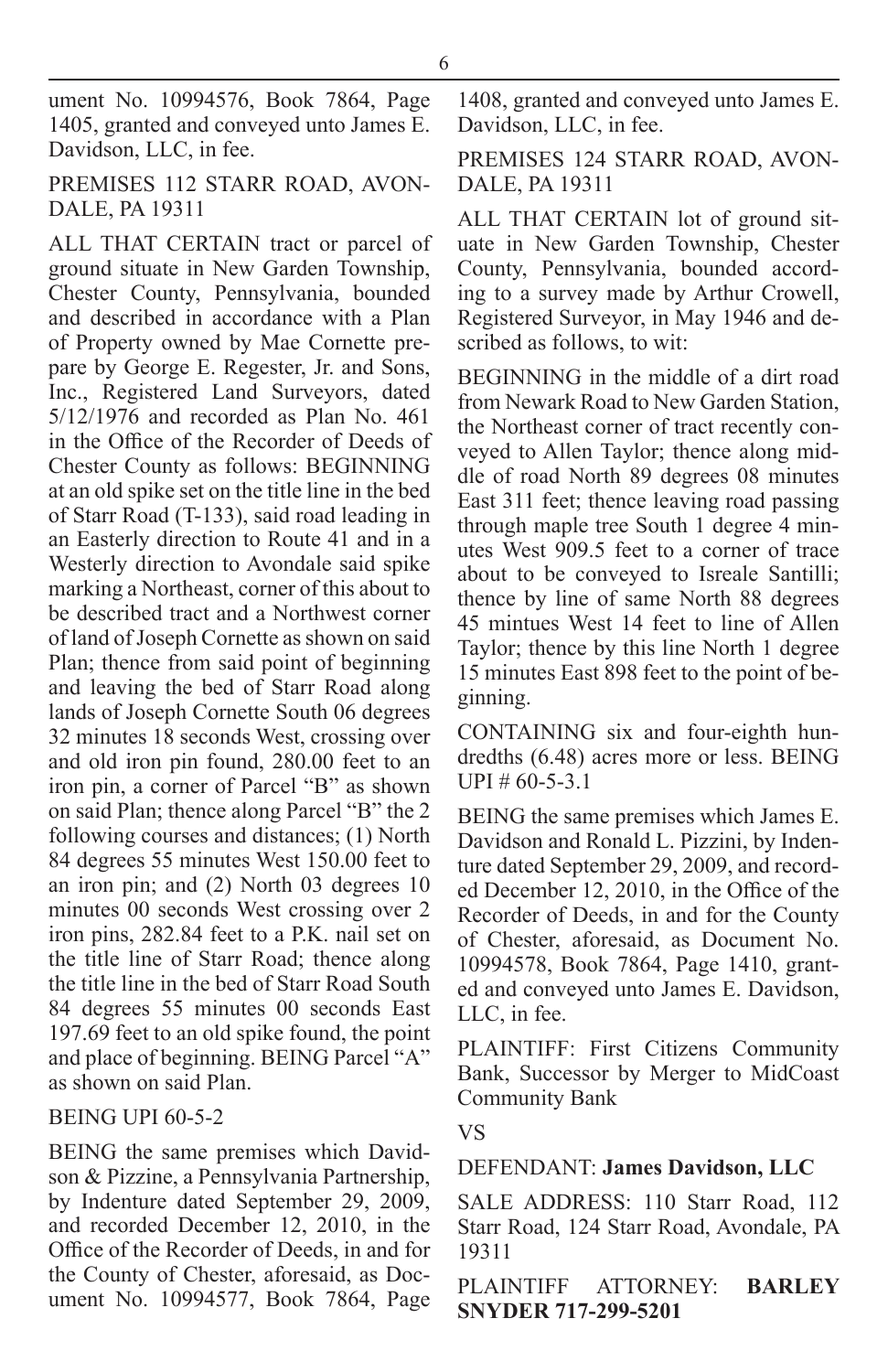#### **SALE NO. 21-11-142 Writ of Execution No. 2021-03869 DEBT \$469,904.14**

ALL OF THE FOLLOWING three tracts of land SITUATE partly in Upper Oxford Township and partly in Penn Township in Chester County, Pennsylvania, bounded and described as follows:

#### TRACT NO. 1

BEGINNING at a point in the middle line of the public road leading from Jennersville to Edenton and in the Southeasterly line of a 415 feet wide strip or piece of ground of Philadelphia Electric Company; extending thence along the middle line of said public road and by ground now or late of Geo.T. Allen South 50 degrees 37 minutes East, 344.70 feet to a flint stone in line of ground now or late of L.P. Miller; thence leaving said road any by ground now or late of L.P. Miller South 19 degrees 29 minutes 30 seconds West, 2,511.37 feet to a limestone, in line of ground now or late of Dr. C.F. Quimby a corner common to ground herein described and ground now or late of L.P. Miller; thence by ground now or late of Dr. C.F. Quimby the 3 following courses and distance: (1) North 62 degrees 27 minutes 40 seconds West, 527.26 feet to an iron pin (2) North 58 degrees 29 minutes 20 seconds West, 610.53 feet to an iron pin and (3) South 50 degrees 14 minutes West, 84.15 feet to an iron pin a corner of ground now or late of M.T. Clark; thence by ground now or late of M.T. Clark the 3 following courses and distance: (1) North 83 degrees 46 minutes West, 165 feet crossing Elk Creek to an iron pipe; (2) South 23 degrees 55 minutes West, 242.10 feet to a point and (3) South 43 degrees 32 minutes 40 seconds West , 425.70 feet to an iron pipe in line of ground now or late of C.P. Lindsey; thence by ground now or late of C.P. Lindsey the 2 following courses and distances:

(1) North 04 degrees 57 minutes West; 570.50 feet to a flint stone and (2) North 20 degrees 21 minutes 20 seconds East , 1,051.17 feet to an iron pin a corner of ground of Leonard N. Holston; thence by ground now or late of Leonard N. Holston, North 20 degrees 02 minutes East, 328.91 feet to a point in the said Southeasterly line of a 415 feet wide strip of ground of Philadelphia Electric Company and thence through ground of Philadelphia Electric Power Company parallel with Philadelphia Electric Company's tower lines the 2 following courses and distances: (1) North 61 degrees 18 minutes East, 627.22 feet to a point and (2) North 41 degrees 42 minutes East, 1,476.57 feet to the first mentioned point and place of beginning.

#### TRACT NO. 2

BEGINNING at a point in the Northwesterly line of a 415 feet wide strip or piece of ground of Philadelphia Electric Power Company and in line of ground now or late of Leonard H. Holston, said point being 629.20 feet measured on a course North 20 degrees 02 minutes East from a point in the Northwesterly corner of Parcel No. 1 above described also tin the Southeasterly line of aforesaid 415 feet wide strip or piece of ground; extending thence by ground now or late of said Leonard H. Holston North 20 degrees 02 minutes East. 374.70 feet crossing Elk Creek to an iron pin a corner to ground now or late of Leonard H. Holston and R. Leroy Scott; thence by ground now or late of R. Leroy Scott, North 55 degrees 03 minutes East, 558.54 feet to a point in said Northwesterly line of a one hundred fifteen feet wide strip of piece of ground of Philadelphia Electric Power Company, and thence through ground of Philadelphia Electric Power Company parallel with and 207.5 feet distance measured Northwesterly from and at right angles to the established center line of Philadelphia Electric Power Company's power lines the two (2) following courses and distances (1) South 61 degrees 42 minutes West, 624.69 feet to a point and (2) South 61 degrees 18 minute West, 155.72 feet re-crossing said Elk Creek to the first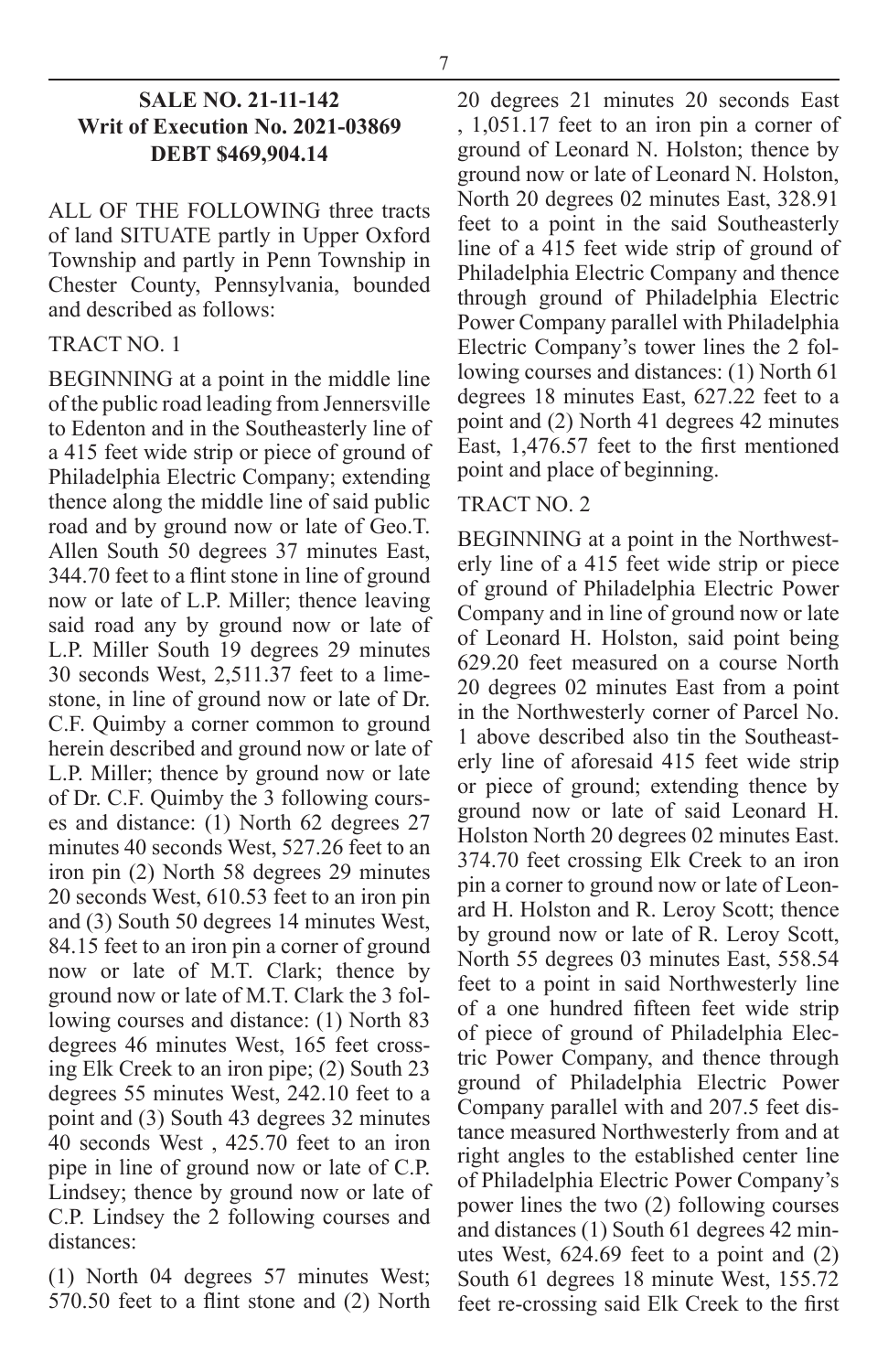mentioned point and place of beginning.

#### TRACT NO. 3

BEGINNING at a point in the middle line of the aforesaid public road leading from Jennersville to Edenton and in the Northwesterly line of a 415 feet wide strip of piece of ground of Philadelphia Electric Company extending thence through ground of Philadelphia Electric Company parallel with and 207.5 feet distance measured Northwestwardly from and at right angles to the established center line of Philadelphia Electric Company's tower lines South 81 degrees 42 minutes West, 469.65 feet to a point in line of ground now or late of R. Leroy Scott; thence by said ground now or late of R. Leroy Scott North 10 degrees 18 minutes East, 497.40 feet to an iron pin in the middle line of said public road leading from Jennersville to Edenton and thence along the middle line of last mentioned road South 50 degrees 37 minutes East, 420.20 feet to the first mentioned point and place of beginning.

EXCEPTING AND RESERVING therefrom and thereout a tract of land containing 1.794 acres more or less which Clarence W. Gray and Wilheimina E. Gray, his wife, convey to the Philadelphia Electric Company by Deed dated February 4, 1964, recorded in Chester County Deed Book P-35, page 918.

ALSO EXCEPTING THEREOUT AND THEREFROM premises described in the following conveyances in Record Book 263 page 159, 287 page 230, 1684 page 105, 2180 page 396, 2510 page 406 and 5232 page 1256.

BEING UPI No. 58-1-12

BEING the same premises which Brothers Mushroom Farm, a Pennsylvania General Partnership, by Indenture dated August 1, 2008, and recorded August 13, 2008, in the Office of the Recorder of Deeds, in and for the County of Chester, aforesaid, as Document No. 10867861, Book 7497, Page 11961, granted and conveyed unto James E. Davidson & Sons, LLC, in fee.

PLAINTIFF: First Citizens Community Bank, Successor by Merger to MidCoast Community Bank

VS

DEFENDANT: **James E. Davidson & Sons, LLC**

SALE ADDRESS: 731 Ewing Road, Cochranville, PA 19330

PLAINTIFF ATTORNEY: **BARLEY SNYDER 717-299-5201**

#### **SALE NO. 21-11-148 Writ of Execution No. 2020-09123 DEBT \$1,003,815.41**

ALL THAT CERTAIN lot or parcel of land situated in the London Britain Township, County of Chester, Commonwealth of Pennsylvania, being more fully described in Deed dated June 19, 2007 and recorded in the Office of the Chester County Recorder of Deeds on June 26, 2007, in Deed Book Volume 7195 at Page 1922.

Tax Parcel No. 73-4-29.6

PLAINTIFF: CSMC 2018-SP3 Trust VS

DEFENDANT: **Charles J. Slanina, Cynthia B. Slanina & the United States of America**

SALE ADDRESS: 125 Ayrshire Drive, Landenberg, PA 19350

PLAINTIFF ATTORNEY: **HLADIK, ONORATO & FEDERMAN, LLP 215- 855-9521**

#### **SALE NO. 22-1-13 Writ of Execution No. 2021-01130 DEBT \$155,897.11**

PROPERTY SITUATE IN BOROUGH OF OXFORD

IMPROVEMENTS: A RESIDENTIAL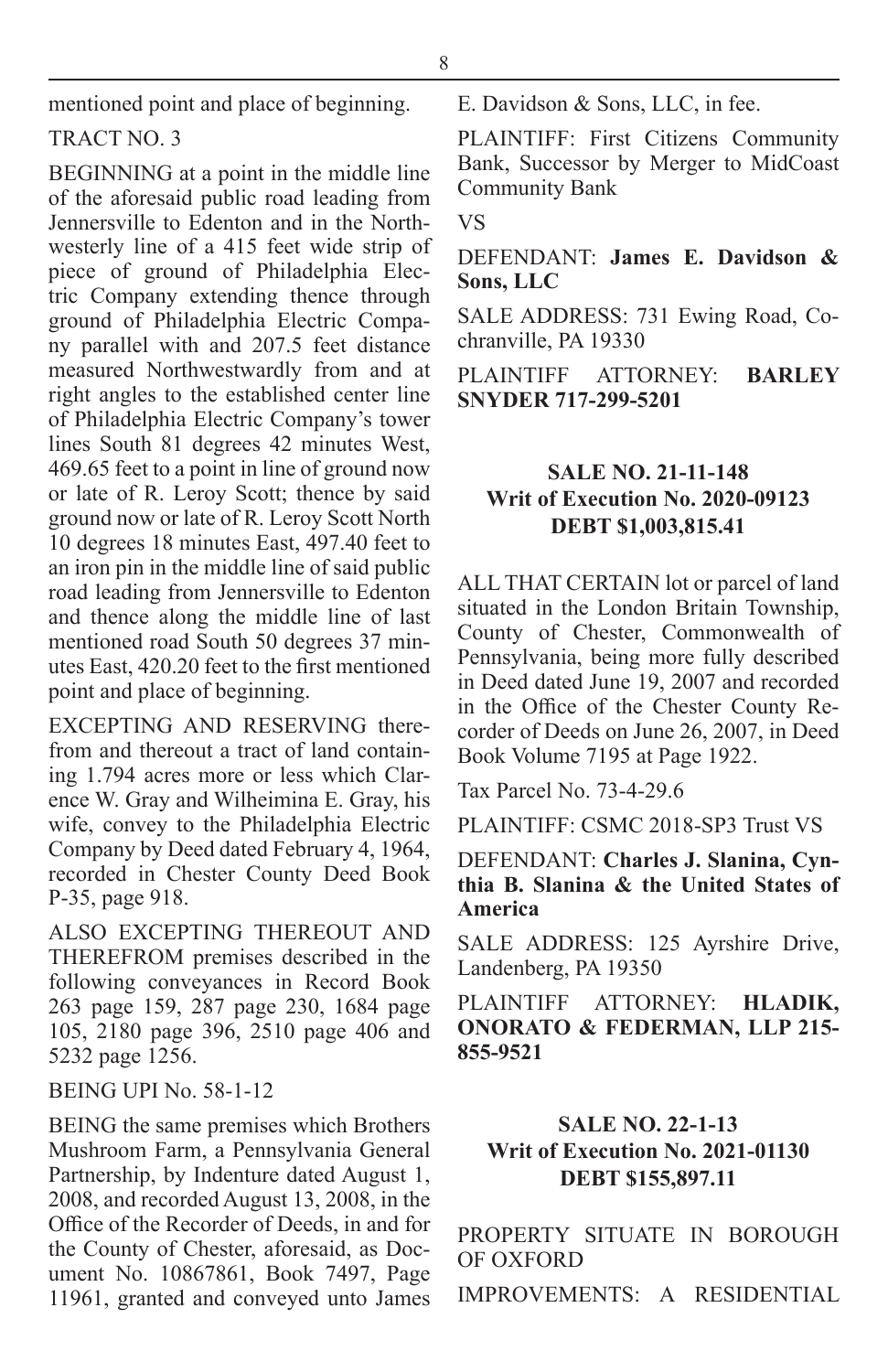DWELLING

TAX PARCEL # 06-08-0103

PLAINTIFF: Flagstar Bank, FSB

VS

#### DEFENDANT: **Tyler M. Harris**

SALE ADDRESS: 231 South 4th Street, Oxford, PA 19363

PLAINTIFF ATTORNEY: **KML LAW GROUP, P.C. 215-627-1322**

#### **SALE NO. 22-1-20 Writ of Execution No. 2019-03245 DEBT \$525,232.44**

ALL THAT CERTAIN LOT OR PIECE OF GROUND, SITUATE IN THE TOWN-SHIP OF EAST MARLBOROUGH, COUNTY OF CHESTER AND STATE OF PENNSYLVANIA, BOUNDED AND DESCRIBED ACCORDING TO THE FI-NAL SUBDIVISION PLAN OF "FOLLY HILL FARMS", MADE BY GEORGE E. REGESTER, JR. AND SONS, INC.; REG-ISTERED, LAND SURVEYORS, AND RECORDED IN CHESTER COUNTY, AS PLAN NO. 7802 AND BEING MORE FULLY DESCRIBED AS FOLLOWS, TO WIT:

BEGINNING AT A POINT ON THE SOUTHERLY SIDE OF HUNTSMAN LANE, A CORNER OF LOT NO. 13, AS SHOWN ON SAID PLAN; THENCE EX-TENDING FROM SAID POINT OF BE-GINNING AND EXTENDING ALONG HUNTSMAN LANE, THE THREE (3) FOLLOWING COURSES AND DIS-TANCE: (1) SOUTH 49 DEGREES 45 MINUTES 00 SECONDS EAST 32.00 FEET TO A POINT OF CURVE; (2) ON THE ARC OF A CIRCLE CURVING TO THE RIGHT HAVING A RADIUS OF 25.00 FEET THE ARC DISTANCE OF 21.03 FEET TO A POINT OF REVERSE CURVE; (3) ON THE ARC OF A CIR-CLE CURVING TO THE LEFT HAV- ING A RADIUS OF 50 FEET THE ARC DISTANCE OF 65.59 FEET TO A POINT A CORNER OF LOT NO. 11 ON SAID PLAN; THENCE EXTENDING ALONG LOT NO.11, SOUTH 13 DEGREES 16 MINUTES 31 SECONDS WEST CROSS-ING OVER A 40 FEET WIDE EASE-MENT FOR USE AS ACCESS TO PAS-TURE LAND, 310.73 FEET TO A POINT IN LINE OF LANDS OF M.P.S BUILD-ERS; THENCE EXTENDING ALONG THE SAME NORTH 86 DEGREES 15 MINUTES 48 SECONDS WEST 283.34 FEET TO A POINT, A CORNER OF LOT NO. 15 ON SAID PLAN; THENCE EX-TENDING ALONG THE SAME AND ALONG LOT NO. 13 THE TWO FOL-LOWING COURSES AND DISTANCES; (1) NORTH 03 DEGREES 40 MINUTES 12 SECONDS EAST RE-CROSSING SAID 40 FEET WIDE EASEMENT FOR USE AS ACCESS TO PASTURE LAND, 40.00 FEET TO A POINT; (2) NORTH 40 DEGREES 15 MINUTES 00 SECONDS EAST 432.92 FEET TO A POINT ON THE SOUTHERLY SIDE OF HUNTS-MAN LANE, THE FIRST MENTIONED POINT AND PLACE OF BEGINNING.

BEING LOT NO. 12 ON SAID PLAN.

UPI # 61-6-37.1B

PLAINTIFF: Harleysville Bank

VS

#### DEFENDANT: **William C. Huyler III & Robin Leigh Huyler**

SALE ADDRESS: 1845 Huntsman Lane, West Chester, PA 19382

PLAINTIFF ATTORNEY: **MCCABE, WEISBERG & CONWAY, LLC 215- 790-1010**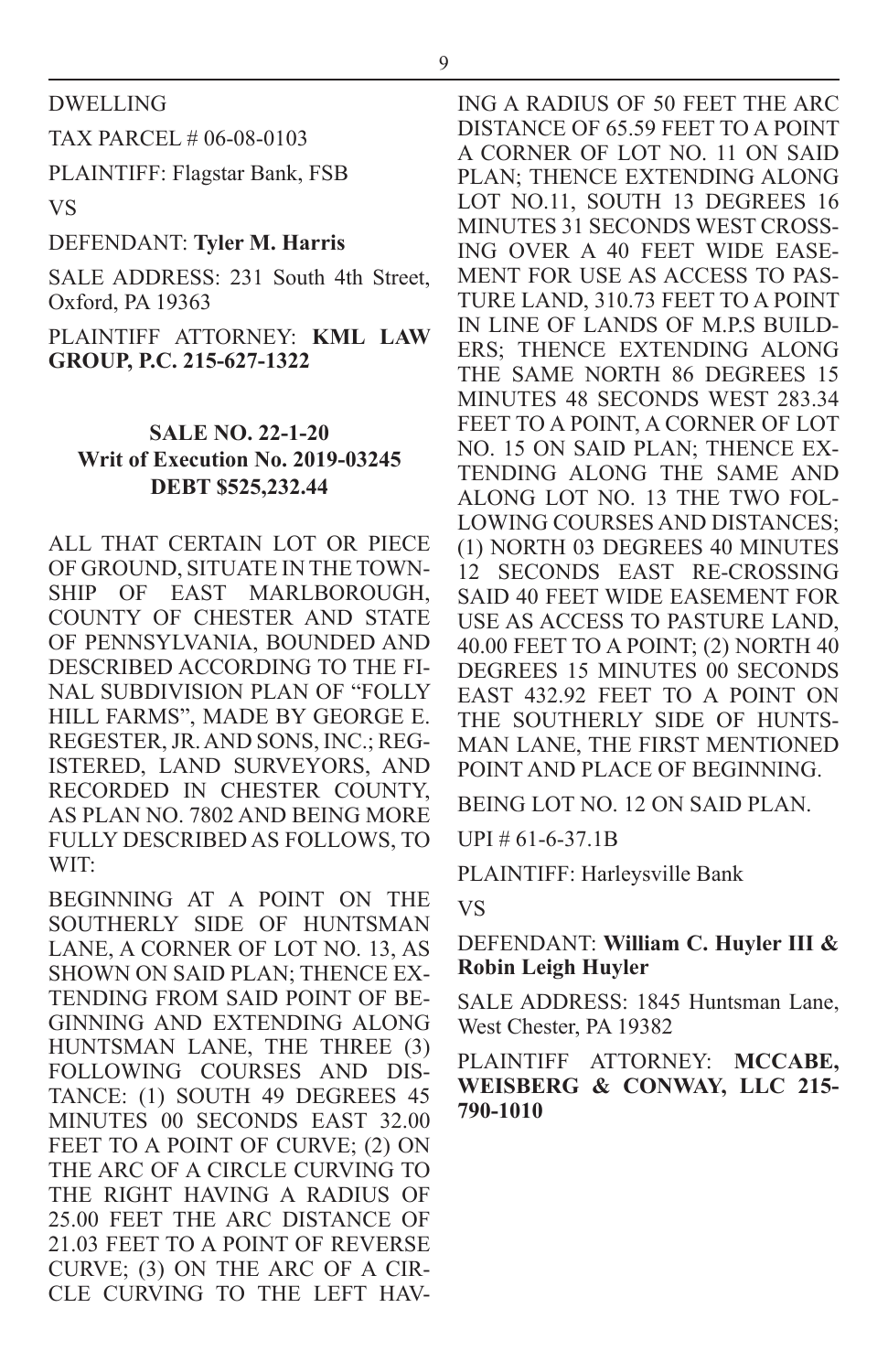#### **SALE NO. 22-2-31 Writ of Execution No. 2018-09754 DEBT \$1,339.90**

ALL THAT CERTAIN tract of land situate in the City of Coatesville, County of Chester and Commonwealth of Pennsylvania, known as 744 East Chestnut Street, and more particularly bounded and described according to a survey by Edgar Laub, R.S., dated  $11/5/1969$ , as follows:

BEGINNING at a point on the South line of East Chestnut Street, said point being South 81 degrees 22 minutes 30 seconds West 221.32 feet from the intersection of the South line of East Chestnut Street and the West curb line of North Eighth Avenue; thence from said point of beginning and House #746 South 8 degrees 37 minutes 30 seconds East 94 feet to the North line of an 8 feet alley; thence by said alley's North line South 81 degrees 22 minutes 30 seconds West 17 feet to a point in line of House #742; thence by said House #742 North 8 degrees 37 minutes 30 seconds West 94 feet to a point in the South line of East Chestnut Street; thence by said East Chestnut Street's South line North 81 degrees 22 minutes 30 seconds East 17 feet to the point of beginning.

TAX PARCEL NO. 16-6-232.1

PLAINTIFF: City of Coatesville

VS

#### DEFENDANT: **Douglas R. Ricketts**

SALE ADDRESS: 744 E. Chestnut Street, Coatesville, PA 19320

#### PLAINTIFF ATTORNEY: **PORTNOFF LAW ASSOCIATES, LTD. 484-690- 9300**

#### **SALE NO. 22-2-33 Writ of Execution No. 2020-07614 DEBT \$254,938.10**

Owner(s) of property situate in the Borough of Phoenixville, Chester County, Pennsylvania

UPI # 15-12-137

IMPROVEMENTS thereon: a residential dwelling

PLAINTIFF: US BANK TRUST, NA-TIONAL ASSOCIATION, AS TRUSTEE OF THE TIKI SERIES III TRUST

#### VS

#### DEFENDANT: **DAVID L. GRANACH-ER & LINDA C. GRANACHER**

SALE ADDRESS: 56 Ridge Avenue, Phoenixville, PA 19460

#### PLAINTIFF ATTORNEY: **THE LYNCH LAW GROUP 724-776-8000**

#### **SALE NO. 22-2-39 Writ of Execution No. 2018-05465 DEBT \$844,934.42**

ALL THAT CERTAIN lot or parcel of land situated in the Township of Easttown, County of Chester, Commonwealth of Pennsylvania, being more fully described in Deed dated June 22, 1984 and recorded in the Office of the Chester County Recorder of Deeds on July 5, 1984, in Deed Book Volume 63 at Page 78.

Tax Parcel No. 55-5B-56

PLAINTIFF: U.S. Bank National Association, not in its individual capacity but solely as trustee for the RMAC Trust, Series 2016-CTT

#### VS

#### DEFENDANT: **Francis G. Mitchell & Nina Mitchell**

SALE ADDRESS: 715 Clovelly Lane,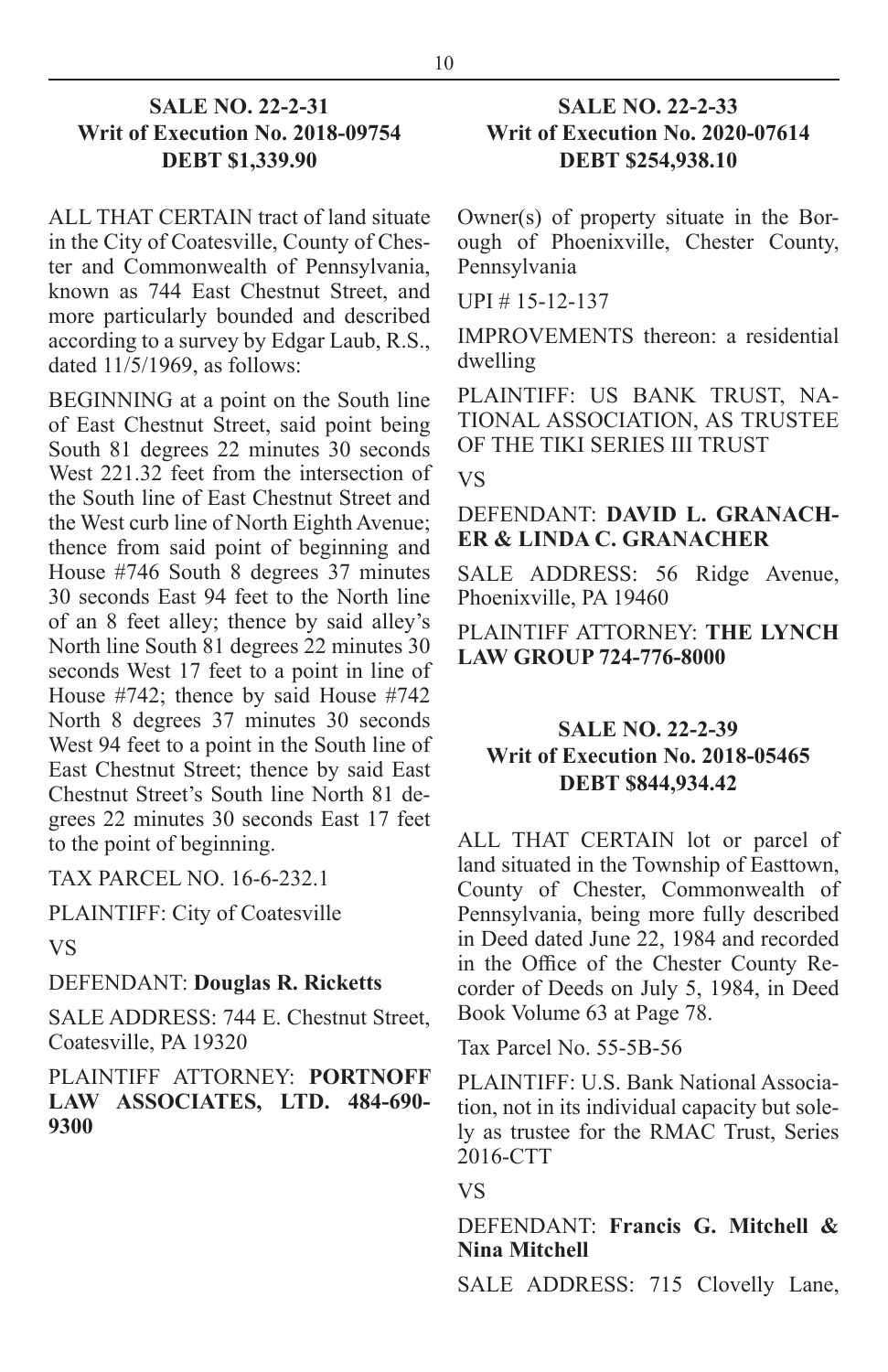Devon, PA 19333

PLAINTIFF ATTORNEY: **HLADIK, ONORATO & FEDERMAN, LLP 215- 855-9521**

#### **SALE NO. 22-3-69 Writ of Execution No. 2019-10716 DEBT \$174,431.89**

ALL THAT CERTAIN lot or piece of ground, situate in the Township of North Coventry, County of Chester and Commonwealth of Pennsylvania, bounded and described according to a subdivision plan prepared by Pennoni Associates, Inc., dated 2/3/1990, last revised 10/11/1990 and recorded as Plan No. 10800, as follows, to wit:

BEGINNING at a point on the Northwesterly side of Coventry Pointe Lane, a corner of Lot No. 2-1 on said Plan; thence from said beginning point, leaving Coventry Pointe Lane and extending along Lot 2-1, North 27 degrees 00 minutes 00 seconds West, 179.26 feet to a point in line of lands now orate of Albert A. and Genevieve E. Stewartz and said plan; thence extending along same, North 28 degrees 35 minutes 25 seconds East, 19.06 feet to a point, a corner of Lot No. 3-1 on said plan; thence extending along Lot No. 3-1, South 74 degrees 56 minutes 28 seconds East, 5.76 feet to a point, a corner of Lot No.2-3 on said plan; thence extending along Lot 2-3, South 27 degrees 00 minutes 00 seconds East 188.55 feet to a point on the Northwesterly side of Coventry Pointe Lane aforesaid; thence extending along Coventry Pointe Lane on the arc of a circle curving to the right having a radius of 139.00 feet the arc distance of 20.16 feet to the first mentioned point and place of beginning.

BEING LOT NO. 2-2 on said plan.

CONTAINING 3,736 square feet more or less.

BEING THE SAME PREMISES which Jean Marie Risney by Deed dated March 28, 2002 and recorded April 12, 2002, at Instrument 10072651 in Book 5254, Page 1557 in the Office of the Recorder of Deeds in and for the County of Chester, Pennsylvania granted and conveyed unto William C. Darlington and Mary M. Darlington, husband and wife, in fee.

PARCEL ID # 17-03G-0100

PLAINTIFF: Nationstar Mortgage LLC d/b/a Mr. Cooper

VS

#### DEFENDANT: **Mary M. Darlington and William C. Darlington**

SALE ADDRESS: 202 Coventry Pointe Lane, Pottstown, PA 19465

PLAINTIFF ATTORNEY: **LOGS LE-GAL GROUP LLP 610-278-6800**

#### **SALE NO. 22-4-79 Writ of Execution No. 2017-02220 DEBT \$1,908.17**

ALL THAT CERTAIN lot of land, Hereditaments and Appurtenances, on which is located the South half of a double brick dwelling house, known as No. 93 South Sixth Avenue in the City of Coatesville, County of Chester, State of Pennsylvania.

Tax Parcel No. 16-6-776

PLAINTIFF: City of Coatesville

VS

#### DEFENDANT: **Jennifer Rodriguez**

SALE ADDRESS: 93 S. Sixth Avenue, Coatesville, PA 19320

#### PLAINTIFF ATTORNEY: **PORTNOFF LAW ASSOCIATES, LTD. 484-690- 9300**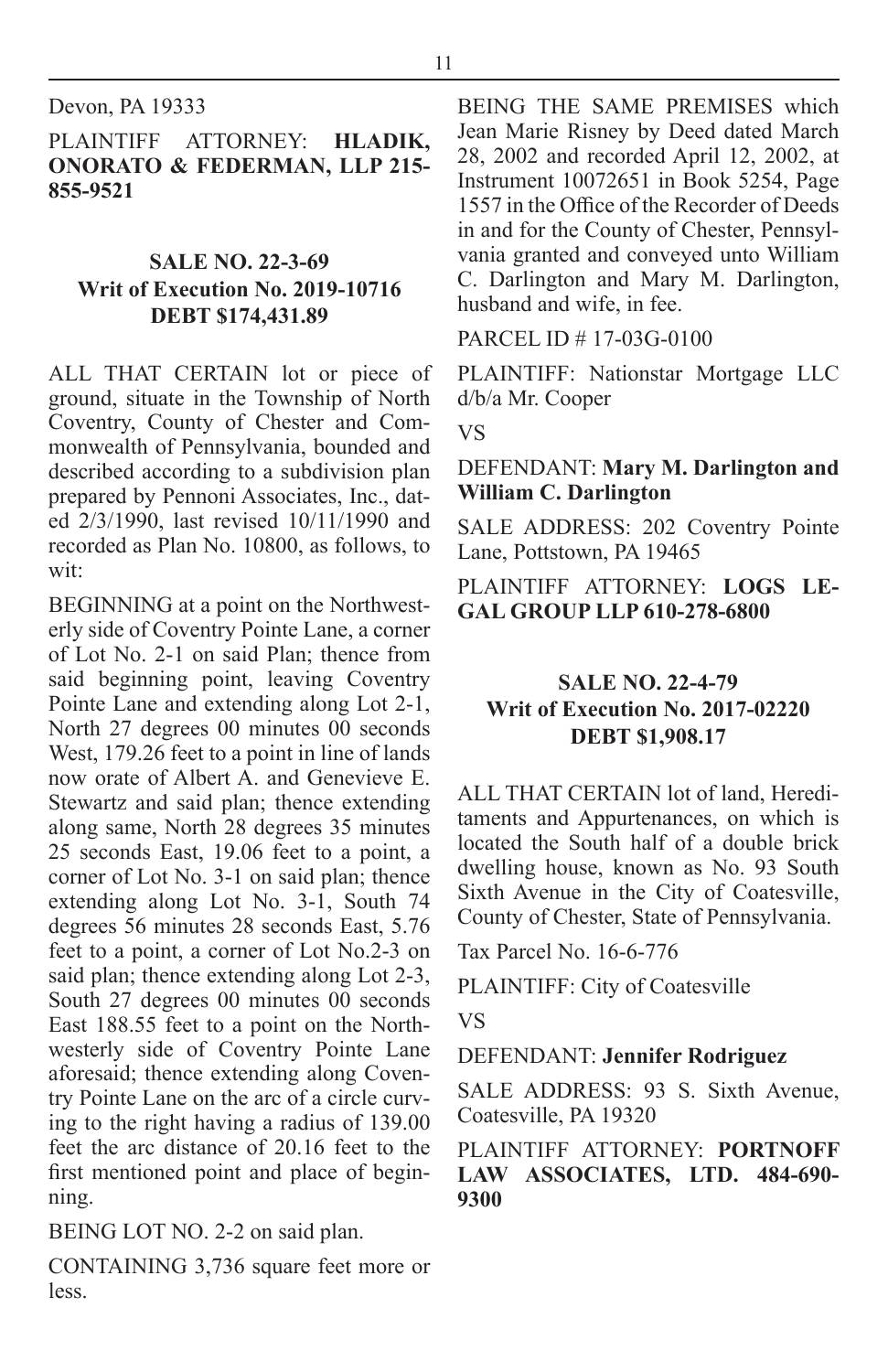#### **SALE NO. 22-4-93 Writ of Execution No. 2018-03625 DEBT \$1,345.56**

ALL THAT CERTAIN lot or piece of ground with the buildings and improvements thereon erected, hereditaments, and appurtenances, situate in the Township of West Whiteland, County of Chester.

Tax Parcel No. 41-5-1270

PLAINTIFF: West Whiteland Township VS

DEFENDANT: **Mary E. Hufnagel**

SALE ADDRESS: 1430 Redwood Court, West Whiteland, PA 19380

PLAINTIFF ATTORNEY: **PORTNOFF LAW ASSOCIATES, LTD. 484-690- 9300**

#### **SALE NO. 22-4-94 Writ of Execution No. 2019-12761 DEBT \$3,885.21**

ALL THAT CERTAIN lot or piece of ground, Situate in the Northeasterly side of South Walnut Street, at a distance of 320 feet South of Lacey Street, in the Borough of West Chester, Chester County, Pennsylvania.

Tax Parcel No. 1-9-1190

PLAINTIFF: Borough of West Chester

VS

#### DEFENDANT: **Chris G. Schultz, Trustee of the Erna Schultz Trust Under Agreement of Trust Dated 12/21/1991**

SALE ADDRESS: 531 S. Walnut Street, West Chester, PA 19382

PLAINTIFF ATTORNEY: **PORTNOFF LAW ASSOCIATES, LTD. 484-690- 9300**

#### **SALE NO. 22-4-97 Writ of Execution No. 2017-00322 DEBT \$1,725.89**

ALL THAT CERTAIN lot of land, with the hereditaments and appurtenances, thereon, Situated in the City of Coatesville, County of Chester and State of Pennsylvania.

Tax Parcel No. 16-6-96

PLAINTIFF: City of Coatesville VS

DEFENDANT: **Donald L. Ben & Delores M. Ben**

SALE ADDRESS: 107 N. Fifth Avenue, Coatesville, PA 19320

PLAINTIFF ATTORNEY: **PORTNOFF LAW ASSOCIATES, LTD. 484-690- 9300**

#### **SALE NO. 22-4-98 Writ of Execution No. 2016-00929 DEBT \$3,443.82**

ALL THAT CERTAIN Lot or piece of ground with the buildings and improvements thereon erected, hereditaments and appurtenances, situate in the Township of East Fallowfield, County of Chester and State of Pennsylvania.

Tax Parcel No. 47-4-72

PLAINTIFF: East Fallowfield Township

VS

DEFENDANT: **Janet S. MacKay**

SALE ADDRESS: 300 Doe Run Road, East Fallowfield, PA 19320

#### PLAINTIFF ATTORNEY: **PORTNOFF LAW ASSOCIATES, LTD. 484-690- 9300**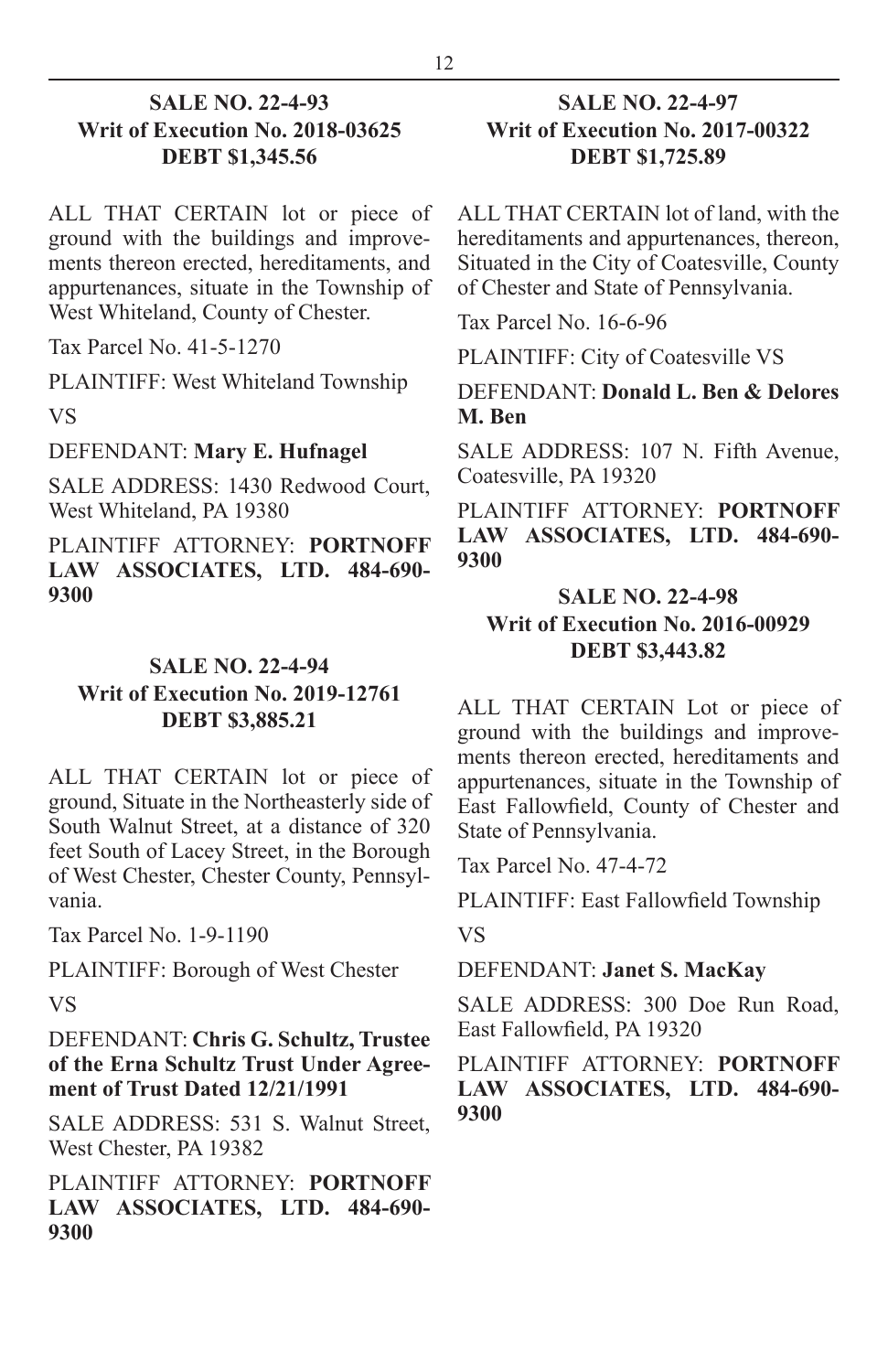#### **SALE NO. 22-4-100 Writ of Execution No. 2016-00684 DEBT \$5,890.30**

ALL THAT CERTAIN brick messuage (Lot No. 231) and lot of land situate in the Northerly side of West Washington Street, between New and Darlington Streets, in the Borough of West Chester.

Tax Parcel No. 1-8-84

PLAINTIFF: Borough of West Chester

VS

#### DEFENDANT: **James A. Hunt, Mary L. Hunt & United States of America**

SALE ADDRESS: 231 W. Washington Street, West Chester, PA 19380

PLAINTIFF ATTORNEY: **PORTNOFF LAW ASSOCIATES, LTD. 484-690- 9300**

#### **SALE NO. 22-4-104 Writ of Execution No. 2017-01948 DEBT \$2,294.94**

ALL THAT CERTAIN lot of land situated in the City of Coatesville, Chester County, Pennsylvania.

Tax Parcel No. 16-2-240.1

PLAINTIFF: City of Coatesville

VS

#### DEFENDANT: **Steve Wah**

SALE ADDRESS: 872 Coates Street, Coatesville, PA 19320

PLAINTIFF ATTORNEY: **PORTNOFF LAW ASSOCIATES, LTD. 484-690- 9300**

#### **SALE NO. 22-4-109 Writ of Execution No. 2019-11359 DEBT \$1,264.75**

ALL THAT CERTAIN portion of lots of land designated at Lots #88 and #89 on

a Plan of Building Lots called "Lincoln Heights" on the Lincoln Highway, Valley Township, Chester County, Pennsylvania.

Tax Parcel No. 38-2Q-183

PLAINTIFF: Township of Valley

VS

#### DEFENDANT: **William Hyden & Ethel Hyden**

SALE ADDRESS: 120 Nichols Avenue, Valley Township, PA 19320

PLAINTIFF ATTORNEY: **PORTNOFF LAW ASSOCIATES, LTD. 484-690- 9300**

#### **SALE NO. 22-4-117 Writ of Execution No. 2020-02720 DEBT \$416,643.33**

ALL THAT CERTAIN lot or parcel of land situated in the Township of West Caln, County of Chester, Commonwealth of Pennsylvania, being more fully described in Deed dated August 26, 2005 and recorded in the Office of the Chester County Recorder of Deeds on September 19, 2005, in Deed Book Volume 6623 at Page 1101.

Tax Parcel No. 2808 01000900

PLAINTIFF: U.S. Bank National Association, not in its Individual Capacity, but solely as Trustee of the New Residential Mortgage Loan Trust 2020-NPL2

VS

DEFENDANT: **Charles H. Coles Jr. a/k/a Charles H. Coles & Marilyn Coles**

SALE ADDRESS: 103 Tucker Lane, Coatesville, PA 19320

PLAINTIFF ATTORNEY: **HLADIK, ONORATO & FEDERMAN, LLP 215- 855-9521**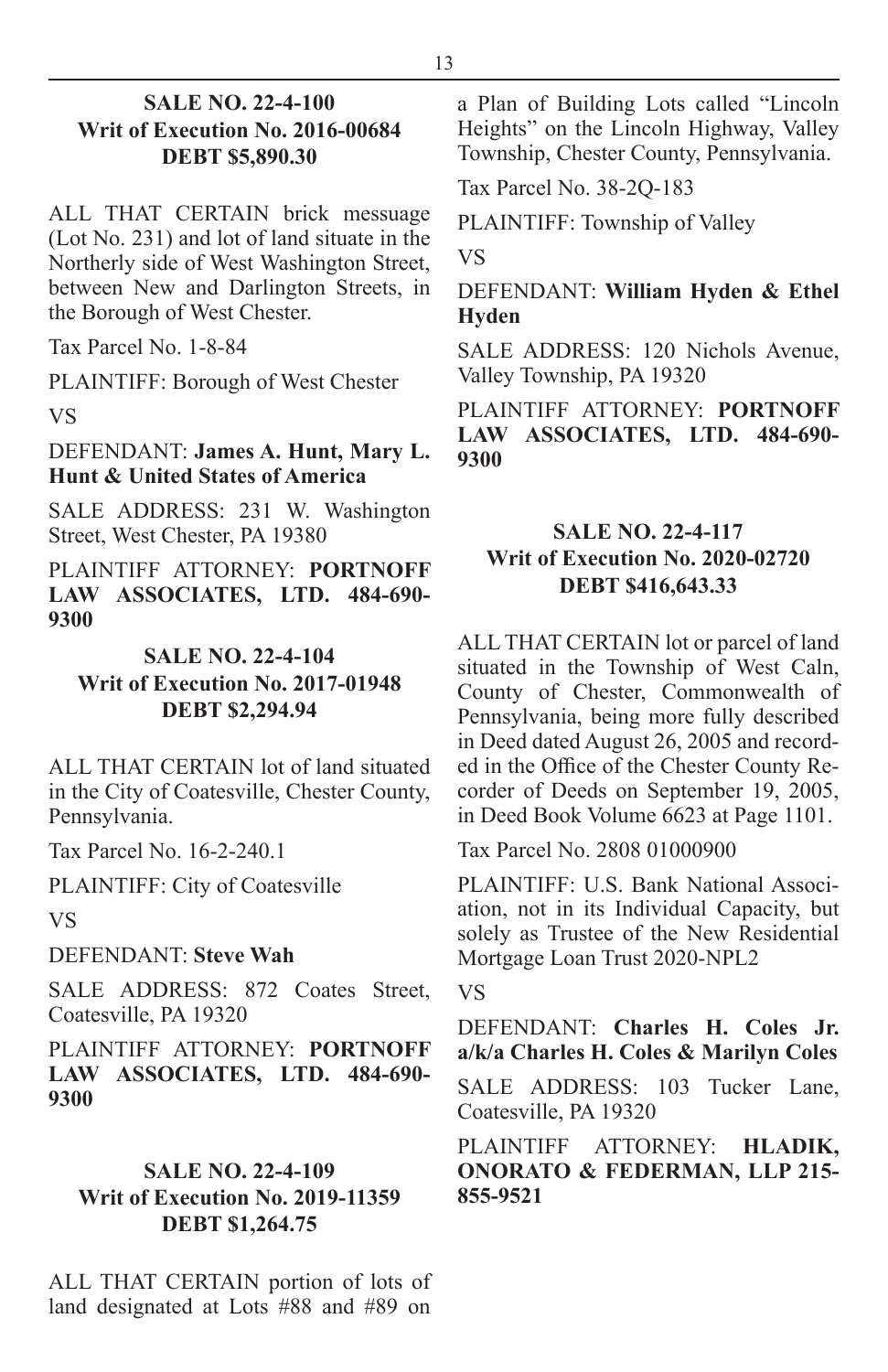#### **SALE NO. 22-4-118 Writ of Execution No. 2017-09494 DEBT \$192,649.32**

ALL THAT CERTAIN LOT OR PIECE OF GROUND, HEREDITAMENTS AND APPURTENANCES, SITUATE IN THE TOWNSHIP OF WEST BRANDYWINE, COUNTY OF CHESTER AND STATE OF PENNSYLVANIA, ACCORDING TO A PLAN PREPARED BY GEORGE E. REGESTER, JR. & SONS, INC., DAT-ED 9/18/1986 AND LAST REVISED 12/5/1986, AS TAKEN FROM DRAW-ING NO. M-475, BEING LOT NO. 1, AS FOLLOWS:

BEGINNING AT A POINT SET IN THE TITLE LINE OF PUBLIC ROAD T-378, KNOWN AS "BARONS HILL ROAD", SAID ROAD LEADING IN A NORTHWESTERLY DIRECTION TO HONEYBROOK TOWNSHIP AND IN A SOUTHEASTERLY DIRECTION TO HIBERNIA ROAD, SAID POINT OF BE-GINNING MARKING A SOUTHWEST-ERLY CORNER OF THIS ABOUT TO BE DESCRIBED TRACT AND A COR-NER OF LANDS OF ROBERT M. HOP-PER; THENCE LEAVING SAID POINT OF BEGINNING AND LEAVING SAID BARONS HILL ROAD AND ALONG LANDS OF ROBERT M. HOPPER, THE FOLLOWING TWO (2) COURSES AND DISTANCES, TO WIT: (1) NORTH 13 DEGREES 44 MINUTES 58 SECONDS WEST 46.50 FEET TO AN IRON PIN, AND (2) NORTH 8 DEGREES 9 MIN-UTES 58 SECONDS WEST 660 FEET TO AN IRON PIN MARKING A CORNER OF THIS LAND BEING SET IN LINE OF LANDS OF SUN OIL COMPANY AND SAID POINT MARKING A CORNER OF LANDS OF ROBERT M. HOOPER; THENCE ALONG LANDS OF SUN OIL COMPANY, THE FOLLOWING TWO (2) COURSES AND DISTANCES, TO WIT: (1) SOUTH 65 DEGREES 39 MINUTES 59 SECONDS EAST 283.24 FEET TO AN OLD IRON PIN AND (2) SOUTH 66 DEGREES 33 MINUTES 36 SECONDS EAST 27.74 FEET TO A POINT MARKING A NORTHEASTER-LY CORNER OF THIS AND BEING SET IN LINE OF LANDS OF SUN OIL COM-PANY AND MARKING A CORNER OF LOT NO. 2 ON SAID PLAN; THENCE ALONG SAME, SOUTH 0 DEGREES 28 MINUTES 49 SECONDS EAST 637.23 FEET TO A POINT SET IN THE TI-TLE LINE OF BARONS HILL ROAD, AFOREMENTIONED, SAID POINT MARKING A SOUTHEASTERLY COR-NER OF THIS AND A CORNER OF LOT NO. 2 ON PLAN; THENCE ALONG THE TITLE LINE IN SAID BARONS HILL ROAD, NORTH 70 DEGREES 8 MIN-UTES 33 SECONDS WEST 195.70 FEET TO THE FIRST MENTIONED POINT AND PLACE OF BEGINNING.

TAX PARCEL NO. 29-3-9

PLAINTIFF: Truist Bank fka Branch Banking and Trust Company

VS

DEFENDANT: **Raymond E. Hooper & the United States of America c/o the United States Attorney for the Eastern District of PA**

SALE ADDRESS: 159 Barons Hill Road A/K/A 159 Baron Hill Road, Honeybrook, PA 19344-1269

PLAINTIFF ATTORNEY: **MCCABE, WEISBERG & CONWAY, LLC 215- 790-1010**

#### **SALE NO. 22-4-119 Writ of Execution No. 2019-03881 DEBT \$163,158.52**

ALL THAT CERTAIN PARCEL OF REAL PROPERTY LOCATED IN THE TOWN-SHIP OF EAST GOSHEN, COUNTY OF CHESTER AND COMMONWEALTH OF PA., BEING HOUSE NO. 166 AD MORE FULLY DEFINED AND DESCRIBED IN (A) THAT CERTAIN DECLARATION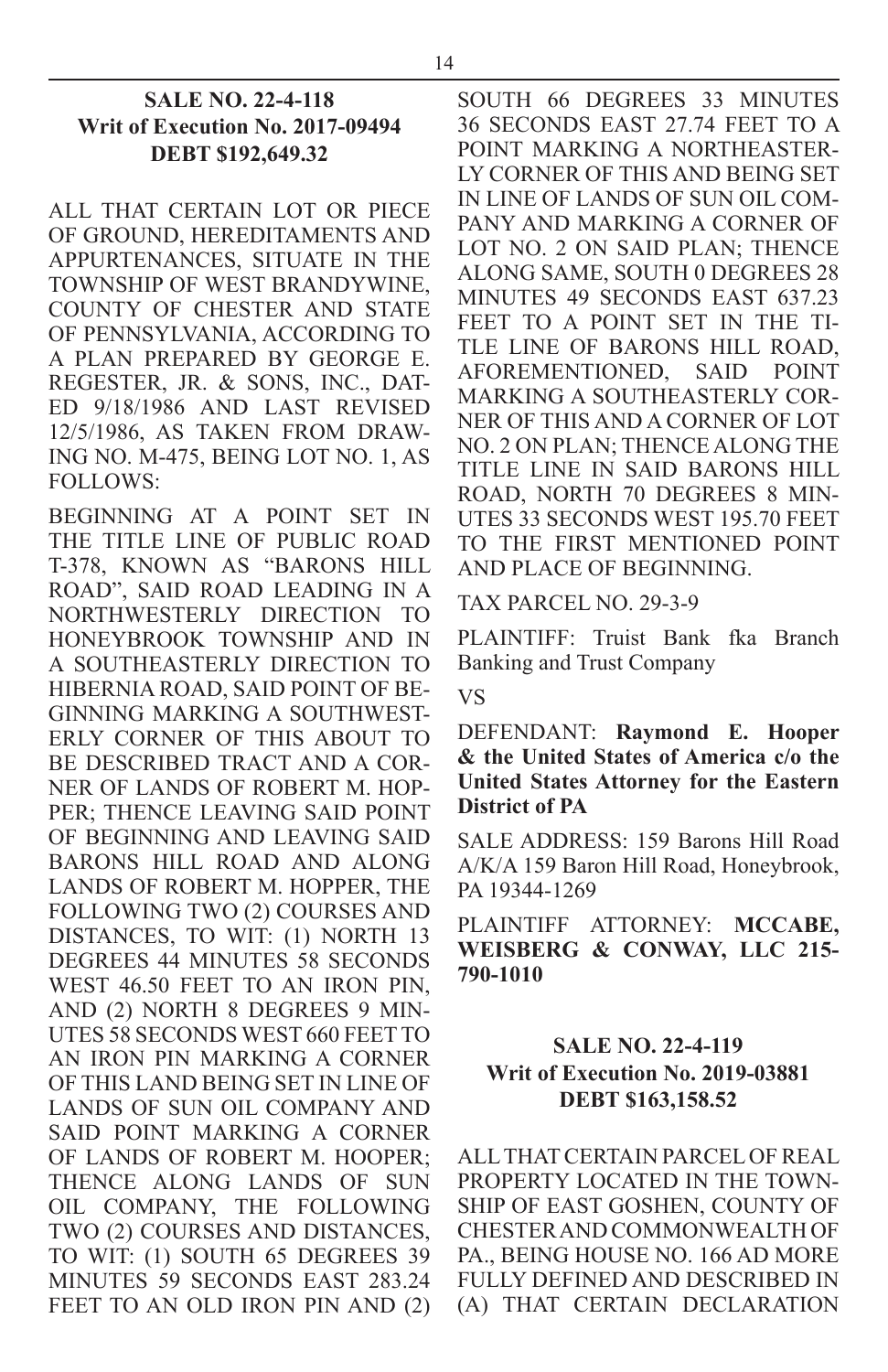OF COVENANTS AND EASEMENTS FOR THE VILLAGE OF BRIGHTON, DATED 9/27/1978, RECORDED IN THE RECORDER OR DEEDS OFFICE OF CHESTER COUNTY, PA., IN MISC. BOOK 419 BEGINNING AT PAGE 166 HEREIN THE "VILLAGE DECLARA-TION") AND (B) THAT CERTAIN PLAN OF THE VILLAGE OF BRIGHTON MADE BY HOWARD W. DORAN, INC., DATED 7/28/1978 AND RECORDED IN THE AFORESAID RECORDERS OF-FICE AS PLAN NO. 1929 (HEREINAF-TER CALLED THE "VILLAGE PLAN"),

TOGETHER WITH AN UNDIVIDED 1/100 INTEREST IN THE COMMON AREA AS MORE FULLY DESCRIBED IN THE VILLAGE DECLARATION AND THE VILLAGE PLAN (HEREIN-AFTER CALLED THE "PREMISES").

TAX PARCEL NO. 53-2P-254

PLAINTIFF: Citizens Bank of PA

VS

#### DEFENDANT: **Dorothy S. Plantholt**

SALE ADDRESS: 166 Chandler Drive, West Chester, PA 19380

PLAINTIFF ATTORNEY: **MCCABE, WEISBERG & CONWAY, LLC 215- 790-1010**

#### **SALE NO. 22-4-121 Writ of Execution No. 2013-05784 DEBT \$353,416.48**

ALL THAT CERTAIN lot or parcel of land situated in the Township of Brandywine, County of Chester, Commonwealth of Pennsylvania, being more fully described in Deed dated February 28, 2012 and recorded in the Office of the Chester County Recorder of Deeds on March 2, 2012, in Deed Book Volume 8369 at Page 1995, as Instrument No. 11162603.

Tax Parcel No. 30-06-0023.040

PLAINTIFF: U.S. Bank National Associa-

tion, not in its individual capacity but solely as Trustee for the RMAC Trust, Series 2016-CTT

VS

DEFENDANT: **Shari L. Hardin & Darryl F. Ferron**

SALE ADDRESS: 505 Rock Raymond Road, Downingtown, PA 19335

PLAINTIFF ATTORNEY: **HLADIK, ONORATO & FEDERMAN, LLP 215- 855-9521**

#### **SALE NO. 22-4-122 Writ of Execution No. 2019-03763 DEBT \$195,269.93**

ALL THOSE CERTAIN LOTS OR PIEC-ES OF GROUND SITUATE IN THE TOWNSHIP OF WEST CALN, CHES-TER COUNTY, PENNSYLVANIA:

Parcel Number: 280400663700

PLAINTIFF: Nationstar Mortgage LLC D/B/A Champion Mortgage Company

VS

DEFENDANT: **Geraldine J. Webb & Carl L. Webb**

SALE ADDRESS: 123 Nevins Way, Coatesville, PA 19320

PLAINTIFF ATTORNEY: **ROBERT-SON, ANSCHUTZ, SCHNEID, CRANE & PARTNERS, PLLC 855-225-6906**

#### **SALE NO. 22-4-123 Writ of Execution No. 2019-12289 DEBT \$337,255.96**

ALL THAT CERTAIN LOT OR PIECE OF GROUND WITH THE BUILDINGS AND IMPROVEMENTS THEREON ERECTED, HEREDITAMENTS AND APPURTENANCES, SITUATE IN THE TOWNSHIP OF EASTTOWN, COUN-TY OF CHESTER, COMMONWEALTH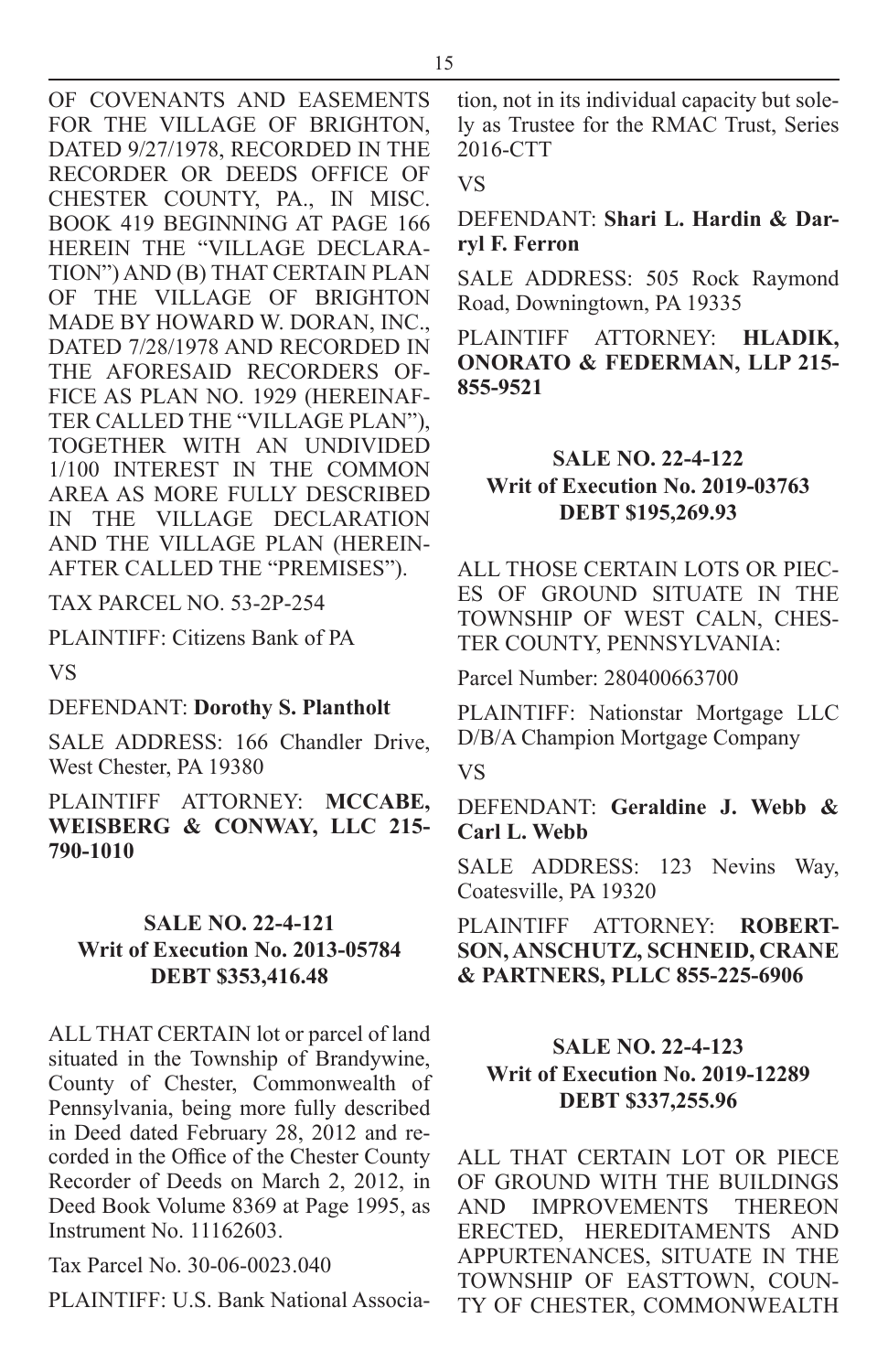DATED 12-14-1938 AND RECORDED IN PLAN BOOK #2 PAGE 10, BOUND-ED AND DESCRIBED ACCORDING TO SAID PLAN, AS FOLLOWS, TO WIT:

BEGINNING AT A POINT IN THE CEN-TER LINE OF HIGHLAND AVENUE (50 FEET WIDE) SAID POINT BEING AT THE DISTANCE OF 425 FEET MEA-SURED SOUTH 75 DEGREES 57 MIN-UTES EAST, FROM A SPIKE AT THE INTERSECTION OF THE CENTER LINE WITH THE CENTER LINE OF CENTER AVENUE (50 FEET WIDE); THENCE NORTH 14 DEGREES 03 MIN-UTES EAST, ALONG LOT #27 OF SAID PLAN OF LOTS FOR A DISTANCE OF 231.72 FEET TO A CORNER POINT IN THE SOUTHERLY LINE OF LOT #8 OF SAID PLAN OF LOTS; THENCE SOUTH 79 DEGREES 43 MINUTES 50 SECONDS EAST, ALONG PART OF LOT #8 AND PART OF LOT #9 OF SAID PLAN OF LOTS FOR A DISTANCE OF 60.13 FEET TO A CORNER POINT OF LOT #29 OF SAID PLAN OF DISTANCE OF 235 FEET; THENCE NORTH 75 DE-GREES 57 MINUTES WEST ALONG SAID CENTER LINE OF HIGHLAND AVENUE FOR A DISTANCE OF 60 FEET TO THE FIRST MENTIONED POINT AND PLACE OF BEGINNING.

#### BEING LOT #28 ON SAID PLAN.

BEING THE SAME PREMISES WHICH MICHAEL Z. NICKLAS AND BROOKE M. NICKLAS, HUSBAND AND WIFE, BY DEED DATED JUNE 5, 1999 AND RECORDED JULY 21, 1999 IN THE COUNTY OF CHESTER, IN DEED BOOK 4603 PAGE 870 &C., GRANTED AND CONVEYED UNTO RICHARD E. DISIMONE AND ELIZABETH ZACH-AI. THEIR HEIRS AND ASSIGNS, JOINT TENANTS WITH RIGHT OF SURVIVORSHIP, IN FEE.

TITLE TO SAI D PREMISES IS VEST-ED IN RICHARD DISIMONE A/K/A RICHARD E. DISIMONE AND ELIZA-BETH ZACHAI A/K/A ELIZABETH E. ZACHAI, HUSBAND AND WIFE, BY DEED FROM RICHARD E. DISIMONE AND ELIZABETH E. ZACHAI DATED MAY 25, 2005 AND RECORDED JUNE 2, 2005 IN DEED BOOK 6508, PAGE 557 INSTRUMENT NUMBER 10538935.

BEING PARCEL NO. 55-2H-232.

PLAINTIFF: U.S. Bank Trust National Association, not in its individual capacity, but solely as Trustee of LSF10 Master Participation Trust

#### VS

#### DEFENDANT: **Richard Disimone A/K/A Richard E. Disimone & Elizabeth Zachai A/K/A Elizabeth E. Zachai**

SALE ADDRESS: 327 Highland Avenue, Devon, PA 19333

PLAINTIFF ATTORNEY: **MCCABE, WEISBERG & CONWAY, LLC 215- 790-1010**

#### **SALE NO. 22-4-125 Writ of Execution No. 2021-07585 DEBT \$255,235.60**

#### PROPERTY SITUATE IN BOROUGH OF PHOENIXVILLE

SOLD AS THE PROPERTY OF: ABBY SUE CANNON Solely in Her Capacity as Heir of ROBERT T. CANNON, Deceased, and SABRINA CANNON-HENKEN Solely in Her Capacity as Heir of ROB-ERT T. CANNON, Deceased

TAX PARCEL NO: 15-13-580

IMPROVEMENTS thereon: a residential dwelling

PLAINTIFF: Wilmington Savings Fund Society, FSB, not in its Individual Capaci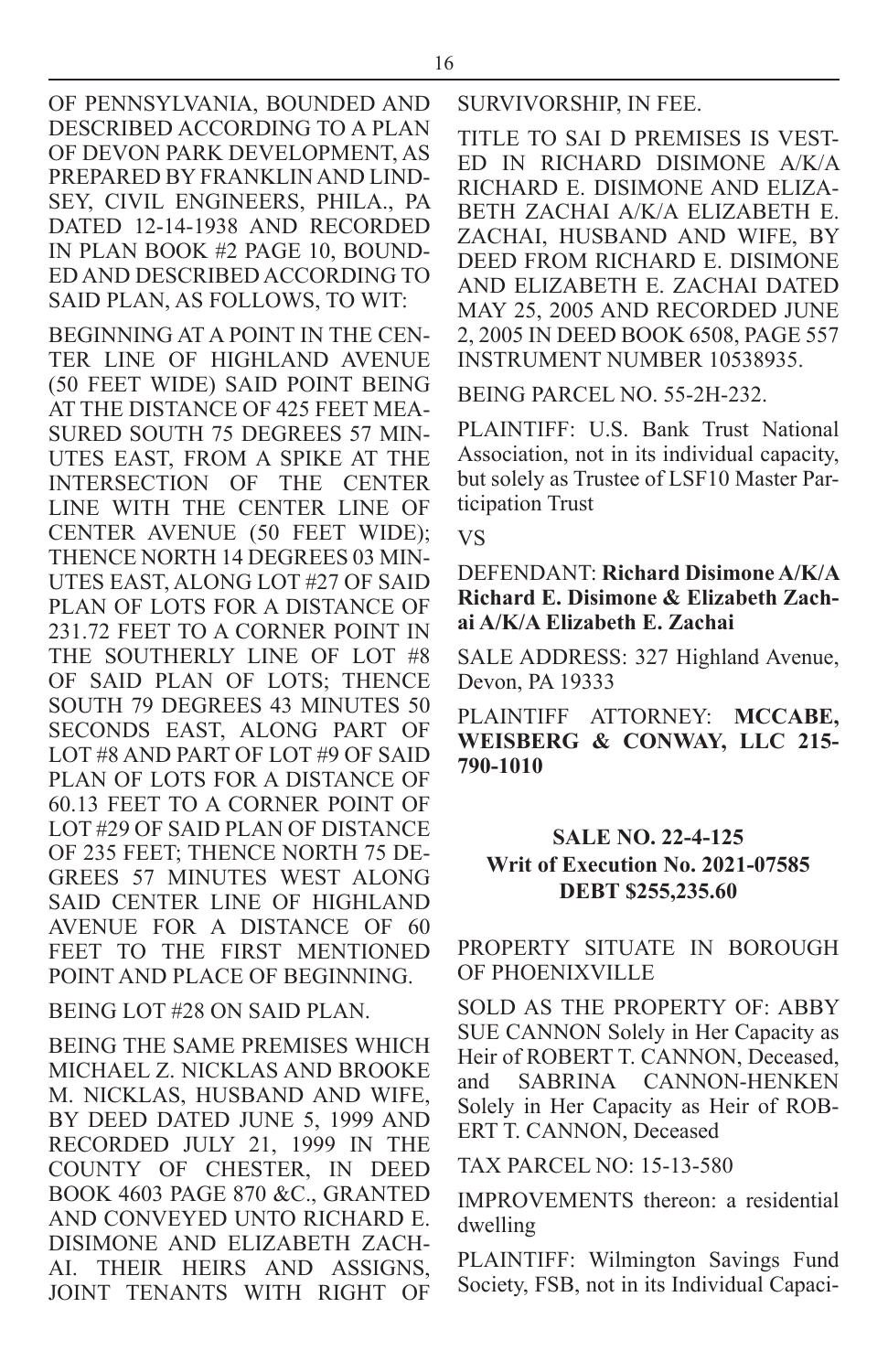ty but solely as owner Trustee for Cascade Funding Mortgage Trust HB4

VS

#### DEFENDANT: **Abby Sue Cannon Solely in her Capacity as Heir of Robert T. Cannon, Deceased & Sabrina Cannon-Henken Solely in her Capacity as Heir of Robert T. Cannon, Deceased**

SALE ADDRESS: 330 4th Avenue, Phoenixville, PA 19460

PLAINTIFF ATTORNEY: **KML LAW GROUP, P.C. 215-627-1322**

#### **SALE NO. 22-4-129 Writ of Execution No. 2018-12076 DEBT \$240,062.42**

ALL THAT CERTAIN lots or pieces of ground SITUATE in Penn Township, Chester County, Pennsylvania bounded and described according to a 5 Lot subdivision for Fred Ham, made by Concord Land Planners & Surveyors, Inc. P.O. Box 378 Oxford, Pennsylvania 19363 (610) 932- 5119, dated 10/23/2001 and last revised 05/09/2002 as follows, to wit:

BEGINNING at a concrete monument set on the Southerly side of a cul-de-sac at the end of Dutton Farms Lane a corner of Lot 2 on said plan, thence extending along same, South 00 degrees 20 minutes 37 seconds East 240.36 feet to an iron pin set in line of Lot 1, thence extending along same, North 67 degrees 28 minutes 33 seconds West 201.97 feet to an iron set in line of lands now or formerly of Walter G & E Louise Harris, thence extending along same, North 15 degrees 20 minutes 00 seconds West 235.00 feet to an iron pin set in a corner of Lot 4, thence extending along same, South 87 degrees 51 minutes 34 seconds East 187.23 feet to an iron pin set on the Westerly side of said cul-de-sac at the end of Dutton Farms Lane, thence extending along same, on the arc of circle curving to the left having a radius of 60.00 feet the arc

distance of 89.59 feet to the first mentioned point and place of beginning.

BEING Lot No. 3 on said plan.

BEING the same premises in which William T. O'Neill, by deed dated 09/24/2003 and recorded 10/30/2003 in the Office of the Recorder of Deeds, in and for the County of Chester, Commonwealth of Pennsylvania, in Deed Book 5958, Page 921, and Instrument No. 10328448, granted and conveyed unto Warren Lapham and Constance L. Lapham, Husband and wife.

Parcel ID No. 58-4-93.2B

PLAINTIFF: U.S. Bank National Association, not in its Individual Capacity but solely as Owner Trustee for VRMTG Asset Trust

VS

#### DEFENDANT: **Constance L. Lapham & Warren Lapham**

SALE ADDRESS: 25 Dutton Farms Lane, West Grove, PA 19390

PLAINTIFF ATTORNEY: **LOGS LE-GAL GROUP LLP 610-278-6800**

#### **SALE NO. 22-4-130 Writ of Execution No. 2020-02782 DEBT \$125,847.18**

ALL THAT CERTAIN, MESSAGE, LOT OR PIECE OF LAND SITUATE ON, IN THE TOWNSHIP OF VALLEY, COUN-TY OF CHESTER, STATE OF PENNSYL-VANIA, BOUNDED AND DESCRIBED, AS FOLLOWS, TO WIT:

All those two certain lots or pieces of ground on which is located a frame dwelling house, hereditaments and appurtenances, situate in Valley Township, Chester County, Pennsylvania, bounded and described according to a Plan of Poplar Terrace, recorded in Plan Book 1, page 87, as follow, to wit:

Beginning at the intersection of the center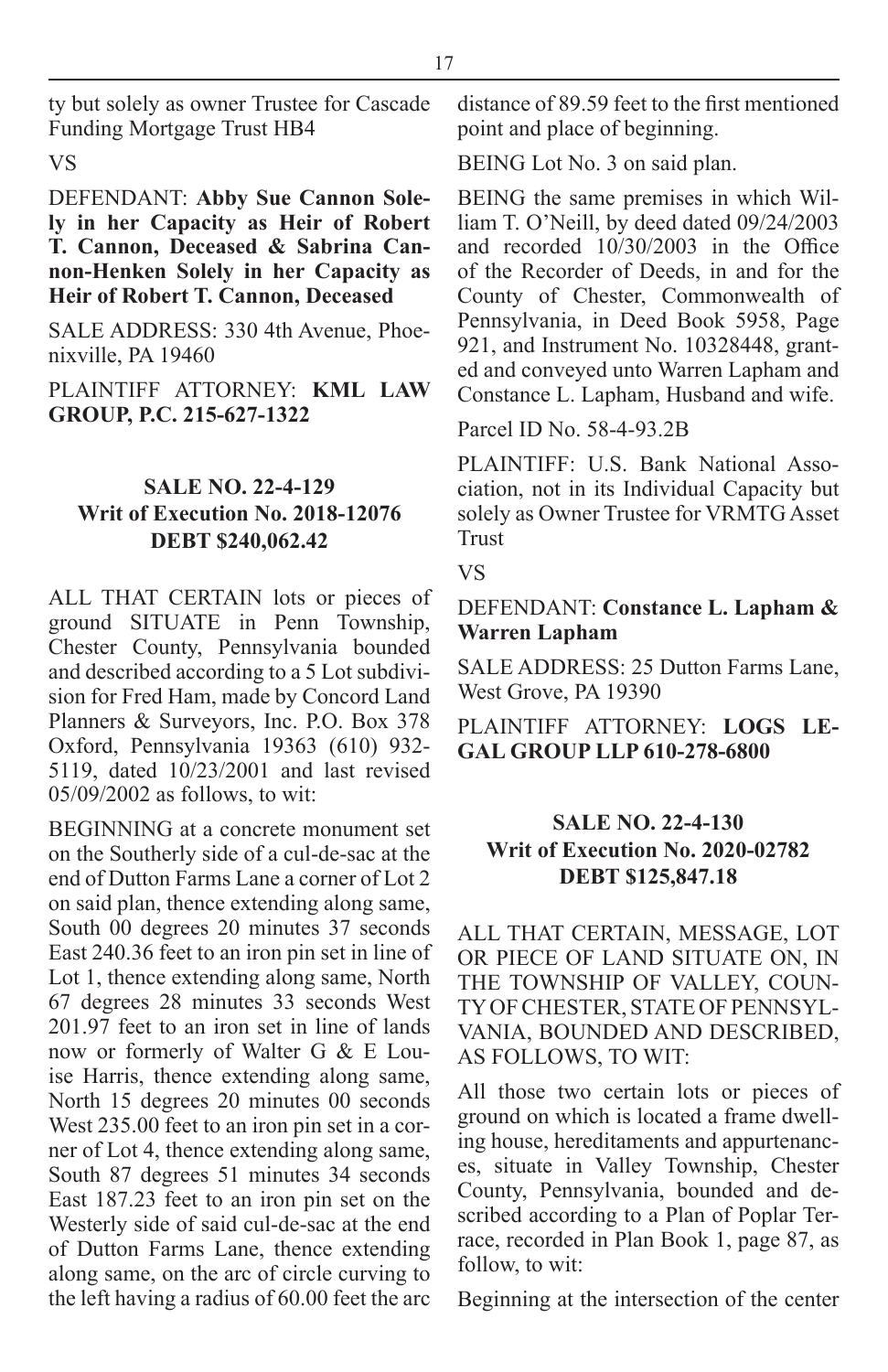line of Valley Road with the center line of Linden Avenue; thence along the center line of Valley Road, North 70 degrees 42 minutes East, 70 feet to a corner of Lot #32; thence by said Lot #32, South 19 degrees 18 minutes East 187 feet to the center line of a 15 feet wide alley; thence along the same, South 70 degrees 42 minutes West, 70 feet to the center line of Linden Avenue; thence by the same, North 19 degrees 18 minutes West, 187 feet to the place of beginning. Containing 13,090 square feet of land be the same more or less.

Being Lots #30  $& 431$  as shown on said Plan.

Containing 13,090 square feet of land be the same more or less.

BEING THE SAME PROPERTY CON-VEYED TO PAYGE A. SLOYER AND RONALD F. SLOYER, WIFE AND HUSBAND WHO ACQUIRED TITLE, AS TENANTS BY THE ENTIRETY, BY VIRTUE OF A DEED FROM PAYGE SLOYER , DATED MARCH 25, 2004, RECORDED MARCH 31, 2004, AT DOC-UMENT ID 10395348, AND RECORD-ED IN BOOK 6106, PAGE 2247, OF-FICE OF THE RECORDER OF DEEDS. CHESTER COUNTY, PENNSYLVANIA.

PARCEL NO.: 68-5F-42

PLAINTIFF: LNV Corporation

VS

DEFENDANT: **Ronald F. Sloyer, AKA Ronald Sloyer & Payge A. Sloyer, AKA Payge Sloyer**

SALE ADDRESS: 1596 Valley Road, Coatesville, PA 19320

PLAINTIFF ATTORNEY: **MANLEY DEAS KOCHALSKI LLC 614-220- 5611**

#### **SALE NO. 22-4-134 Writ of Execution No. 2020-03164 DEBT \$145,079.15**

Property situate in the LOWER OXFORD TOWNSHIP, CHESTER County, Pennsylvania, being

BLR# 56-7K-9

IMPROVEMENTS thereon: a residential dwelling

PLAINTIFF: Wells Fargo Bank, National Association, as Trustee for Citigroup Mortgage Loan Trust, Series 2004-OPT1, Asset Backed Pass-Through Certificates, Series 2004-OPT1

VS

DEFENDANT: **John Higgins**

SALE ADDRESS: 4651 Forge Road, Nottingham, PA 19362

PLAINTIFF ATTORNEY: **BROCK & SCOTT, PLLC 844-856-6646**

#### **SALE NO. 22-4-137 Writ of Execution No. 2019-02143 DEBT \$165,846.97**

ALL THAT CERTAIN Westerly half of a certain lot of land thereunto belonging, situate in the Borough of Spring City, Chester County, Pennsylvania, being part of the Lot No. 38 on plan of lots of the Yost & Finkbiner farm in the Borough of Spring City aforesaid, bounded and described as follow:

BEGINNING at a pint in the Southern margin of Yost Avenue and corner of Lot No. 40 as shown on said plan of lots at the distance of Ninety-five and two tenths feet Northeast from a point at the intersection of the Southern margin line of Yost Avenue and the eastern margin line of Penn Street; thence along the Southern margin line of Yost Avenue, North Seventy-five degrees and thirty-two minutes East twenty-two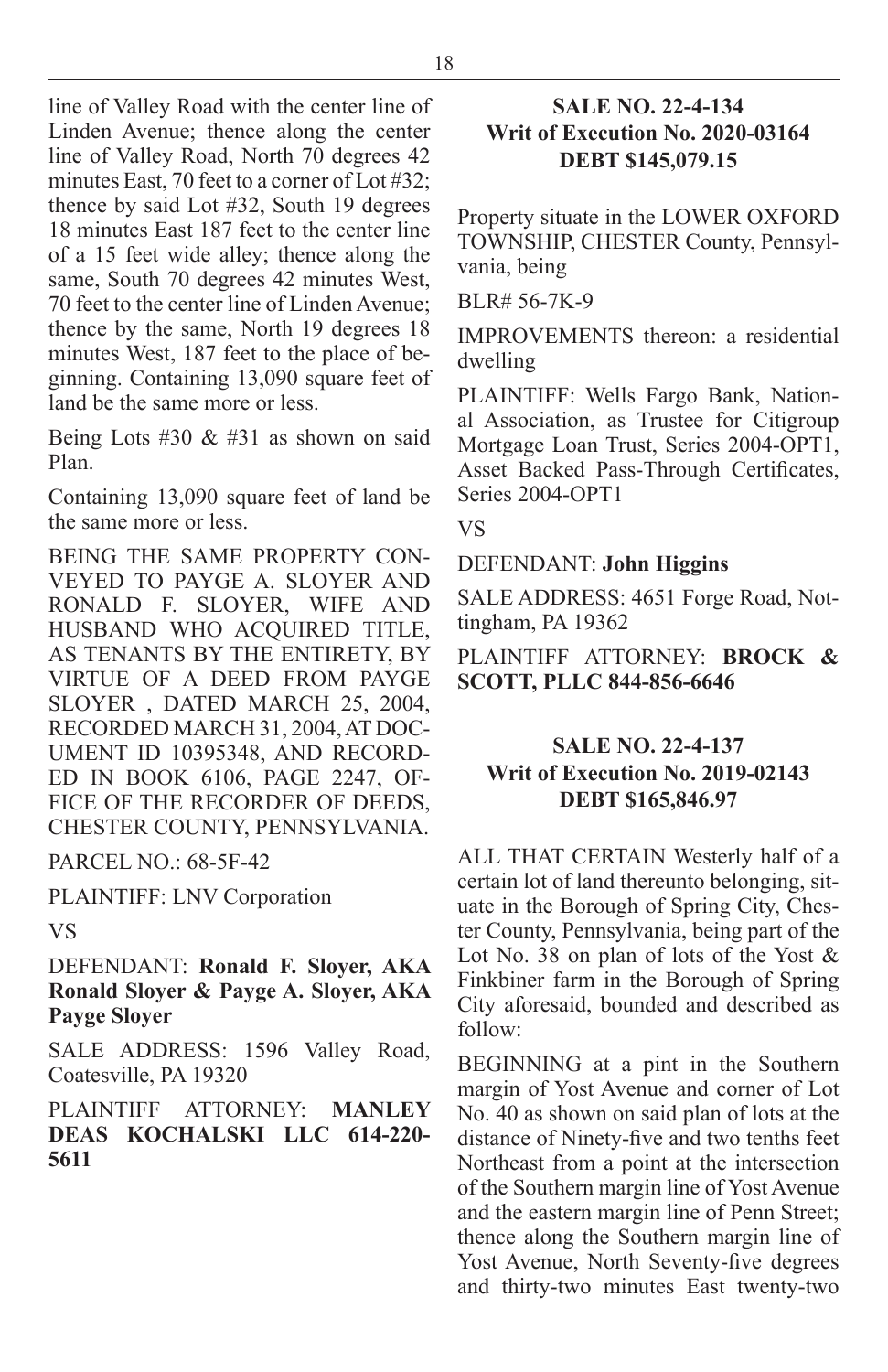feet six inches to a point directly opposite the center of the division wall of the dwelling house on the hereby granted premises and the dwelling house on the property adjoining on the East (property of Howard Barcley); thence South Fourteen degrees and Twenty-eight minutes East passing through the center of the division wall aforesaid One hundred ninety-four and six-tenths feet to a point in the Northern margin of a twenty feet wide alley; thence along the Northern margin of the same South Sixty-eight degrees and Three minutes West and Twenty-two and sixty-eight one hundredths feet to a corner of Lot #40 on the aforementioned plan of lots; thence along Lot #40 North fourteen degrees and twenty-eight minutes West One hundred ninety-seven and five-tenths feet to the place of BEGINNING.

BEING the same premises which Rosemarie T. Wilhelm, bye Deed dated 12/18/09 and recorded 12/22/09 in the Office of the Recorder of Deeds in and for the County of Chester in Record Book 7834 Page 1218, granted and conveyed unto Sean P. Bailey and Gretchen Bailey, in fee.

UPI NO. 14-4-166

PLAINTIFF: BANKUNITED N.A.

VS

DEFENDANT: **Sean P. Bailey & Gretchen E. Bailey**

SALE ADDRESS: 256 Yost Avenue, Spring City, PA 19475

PLAINTIFF ATTORNEY: **HILL WAL-LACK LLP 215-579-7700**

#### **SALE NO. 22-4-139 Writ of Execution No. 2019-12740 DEBT \$599,798.84**

Property situate in the TOWNSHIP OF PENN, CHESTER County, Pennsylvania, being

BLR# 58-3-33.67

IMPROVEMENTS thereon: a residential dwelling

PLAINTIFF: Deutsche Bank National Trust Company, as Trustee for Saxon Asset Securities Trust 2007-4, Mortgage Loan Asset- Backed Certificates, Series 2007-4

VS

DEFENDANT: **Karen L. Klemaszewski & Michael P. Klemaszewski**

SALE ADDRESS: 640 Blanca Court, West Grove, PA 19390

PLAINTIFF ATTORNEY: **BROCK & SCOTT, PLLC 844-856-6646**

#### **SALE NO. 22-5-156 Writ of Execution No. 2018-09801 DEBT \$384,311.07**

ALL THAT CERTAIN LOT OR PIECE OF GROUND WITH THE BUILDING<br>AND IMPROVEMENTS THEREON IMPROVEMENTS THEREON ERECTED, SITUATE IN THE TOWN-SHIP OF WILLISTOWN, COUNTY OF CHESTER, AND COMMONWEALTH OF PENNSYLVANIA, DESCRIBED IN ACCORDANCE WITH A PLAN MADE FOR JOSEPH PALMER BY CHESTER VALLEY ENGINEERS, PAOLI, PENN-SYLVANIA, DATED JUNE 2ND, 1958 AND REVISED AS TO THIS LOT DE-CEMBER 15TH AS FOLLOWS, TO WIT:

BEGINNING AT A POINT IN THE NORTHWEST SIDE OF OLD STATE ROAD, AS NOW WIDENED, SAID SIDE BEING 25 FEET NORTHWEST-ERLY AND AT RIGHT ANGLES TO THE ORIGINAL CENTER LINE THEREOF, AT THE DISTANCE OF 227.40 FEET MEASURED ALONG SAID NORTH-WEST SIDE THEREOF FROM A POINT OF TANGENT OF A CURVE ON THE NORTHEAST SIDE OF CEDAR HOL-LOW ROAD (50 FEET WIDE), THE TWO FOLLOWING COURSES AND DISTANCES: (1) ON A LINE CURVING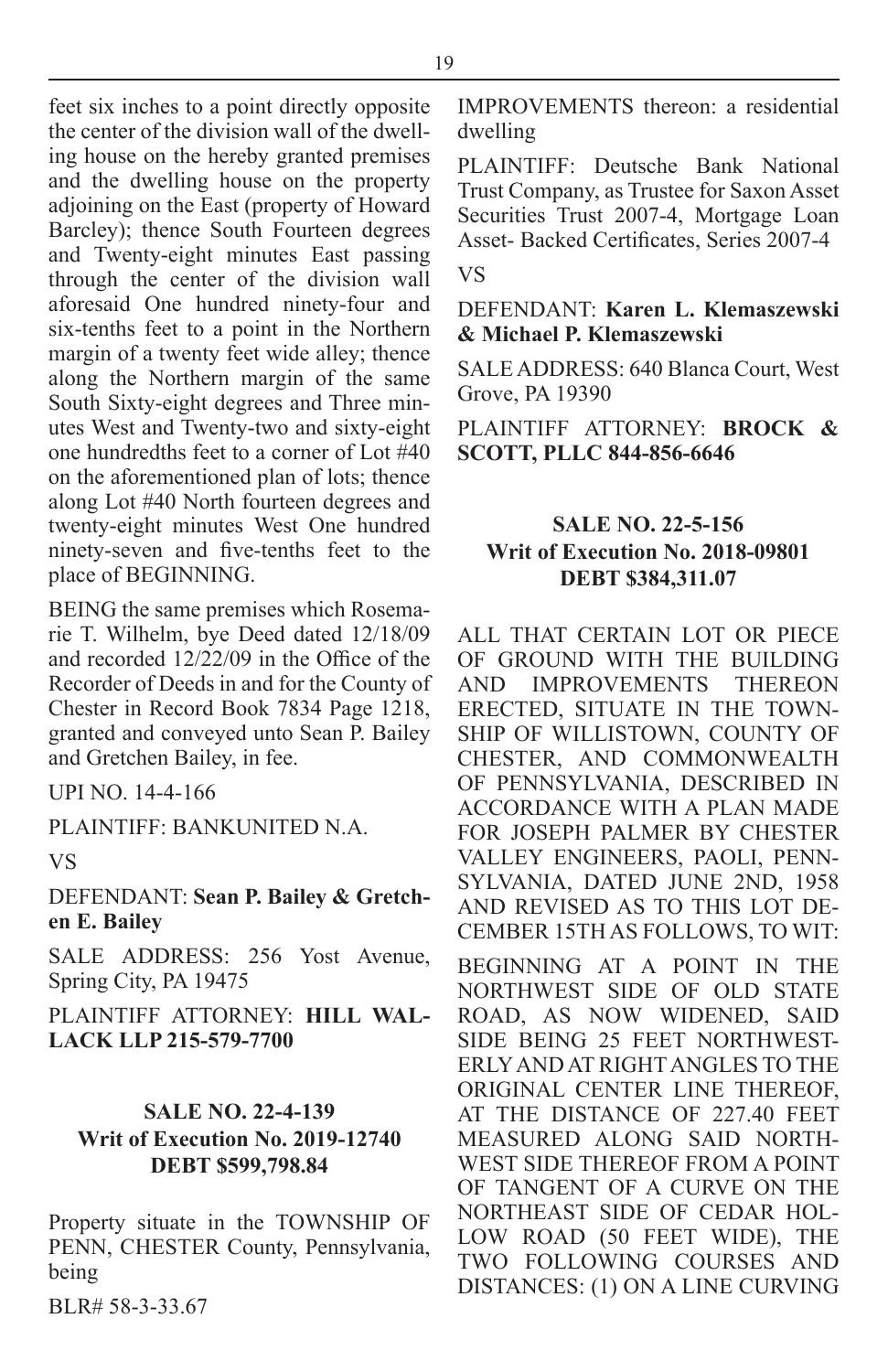TO THE LEFT, HAVING A RADIUS OF 25 FEET THE ARC DISTANCE OF 33.39 FEET; (2) NORTH 80 DEGREES, 40 MINUTES, 10 SECONDS EAST, 194.01 FEET; THENCE FROM SAID POINT OF BEGINNING, EXTENDING ALONG THE SAID NORTHWEST SIDE OF OLD STATE ROAD, NORTH 80 DEGREES, 40 MINUTES, 10 SECONDS EAST. 84.22 FEET TO A CORNER OF LOT #1; THENCE ALONG LOT #1, NORTH 09 DEGREES, 44 MINUTES, 20 SECONDS WEST, 172.67 FEET TO A POINT IN LINE OF LOT #43, THENCE ALONG THE SAME AND LOT #44, SOUTH 66 DEGREES, 54 MINUTES, 30 SECONDS WEST, 85.44 FEET TO A CORNER OF LOT #3, THENCE ALONG LOT #3, SOUTH 09 DEGREES, 19 MINUTES, 50 SECONDS EAST, 152.35 FEET TO THE FIRST MENTIONED POINT AND PLACE OF BEGINNING.

BEING LOT #2 ON SAID PLAN.

BEING THE SAME PREMISES which Mary C. Furman, by Deed dated 1/2/1977 and recorded in the Office of the Recorder of Deeds of Chester County on 2/1/1977 in Deed Book Volume 50, Page 201, granted and conveyed unto Robert C. Hutchison and Jill P. Hutchison. Jill P. Hutchison departed this life on 12/9/2004.

Tax Parcel # 54-01Q-0284

IMPROVEMENTS thereon: a residential property

PLAINTIFF: PENNYMAC LOAN SER-VICES, LLC

VS

#### DEFENDANT: **Robert C. Hutchison**

SALE ADDRESS: 61 Devon Road, Paoli, PA 19031

PLAINTIFF ATTORNEY: **POWERS KIRN, LLC 215-942-2090**

#### **SALE NO. 22-5-157 Writ of Execution No. 2019-05846 DEBT \$124,677.05**

ALL THAT CERTAIN property situated in the Township of Londonderry in the County of Chester and Commonwealth of Pennsylvania, being described as Follows: UPI: #46-3-16 being more fully described in a Deed Dated 04/09/1998 and recorded 04/17/1998, Among the land records of the county and state set forth above, in Deed Volume 4334 and Page 1356, Tax Map or Parcel id No: 46-03-0016.

Tax Parcel # 46-3-16

PLAINTIFF: U.S. Bank National Association, not in its individual capacity but solely in its capacity as Indenture Trustee of CIM Trust 2018-R4

#### VS

DEFENDANT: **John Preston Dehaven a/k/a John P. Dehaven and Lynn Karmilowicz a/k/a Lynn M. Dehaven**

SALE ADDRESS: 201 Paxton Road, Cochranville, PA 19330

PLAINTIFF ATTORNEY: **STERN & EISENBERG, PC 215-572-8111**

#### **SALE NO. 22-5-159 Writ of Execution No. 2019-07363 DEBT \$461,121.61**

Property situate in the WEST BRAD-FORD TOWNSHIP

Tax Parcel No. 50-5-112.10

IMPROVEMENTS thereon: a residential dwelling

PLAINTIFF: KEY BANK NATIONAL ASSOCIATION S/B/M FIRST NIAG-ARA BANK, N.A. S/B/M HARLEYS-VILLE NATIONAL BANK AND TRUST COMPANY S/B/M WILLOW FINAN-CIAL BANK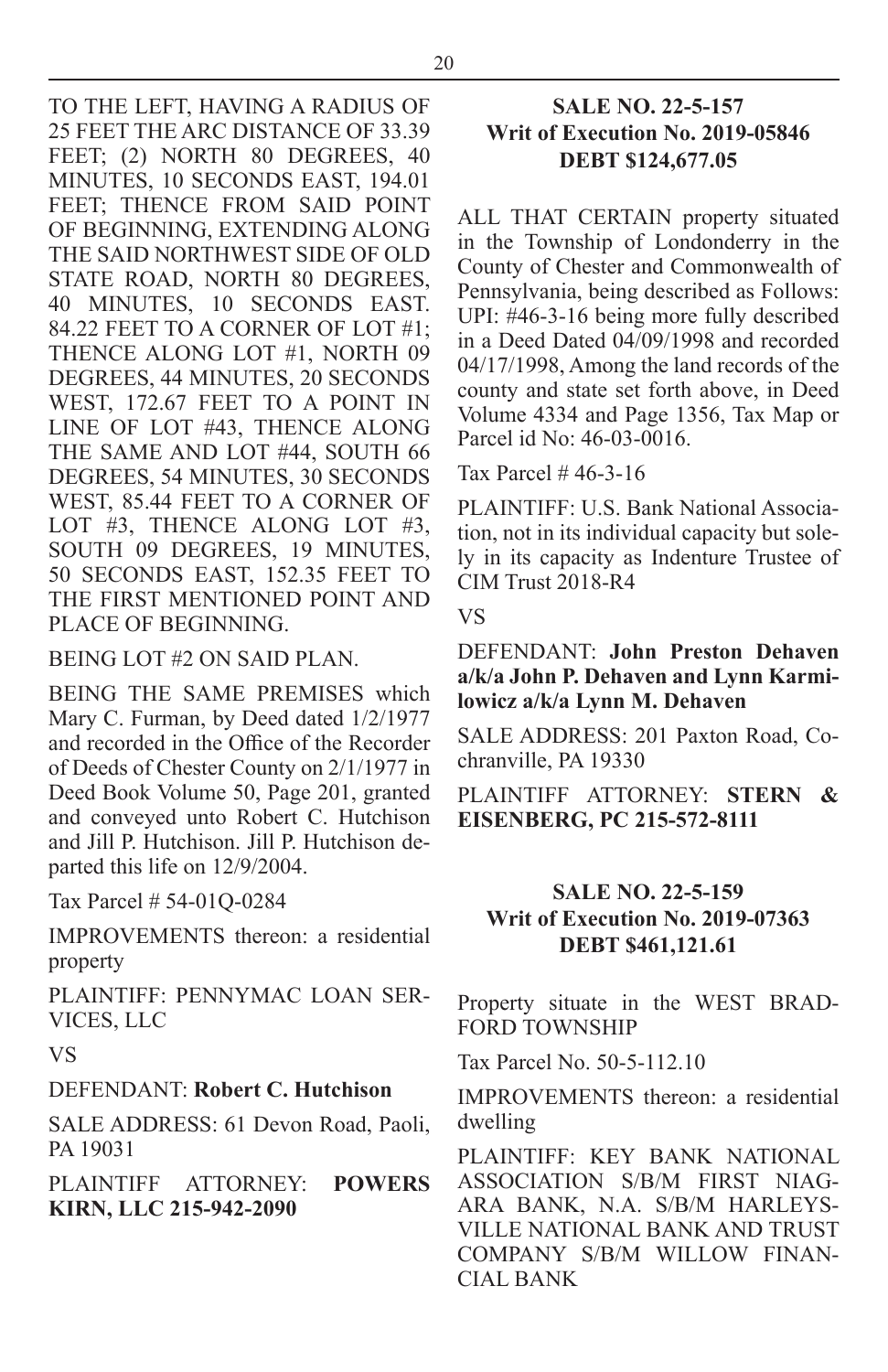VS

DEFENDANT: **Nancy E. Beery & Eric W. Reitelbach aka Eric Reitelbach**

SALE ADDRESS: 1301 Crestmont Drive, Downingtown, PA 19335

PLAINTIFF ATTORNEY: **KML LAW GROUP, P.C. 215-627-1322**

#### **SALE NO. 22-5-160 Writ of Execution No. 2015-05187 DEBT \$479,781.13**

Property situate in NEW GARDEN TOWNSHIP

Tax Parcel No. 60-06-0091

IMPROVEMENTS thereon: a residential dwelling

PLAINTIFF: Bank of America, N.A.

VS

#### DEFENDANT: **Kathleen Morgan**

SALE ADDRESS: 9 West Shore Court, Landenberg, PA 19350

PLAINTIFF ATTORNEY: **KML LAW GROUP, P.C. 215-627-1322**

#### **SALE NO. 22-5-169 Writ of Execution No. 2020-01918 DEBT \$267,887.52**

Property situate in the BOROUGH OF PARKESBURG

Tax Parcel No. 08-07-0019.010

IMPROVEMENTS thereon: a residential dwelling

PLAINTIFF: PENNYMAC LOAN SER-VICES, LLC

VS

DEFENDANT: **Katlyn M. Broomell & Taylor W. Megill**

SALE ADDRESS: 815 West 8th Avenue

AKA 815 W 8th Avenue, Parkesburg, PA 19365

PLAINTIFF ATTORNEY: **KML LAW GROUP, P.C. 215-627-1322**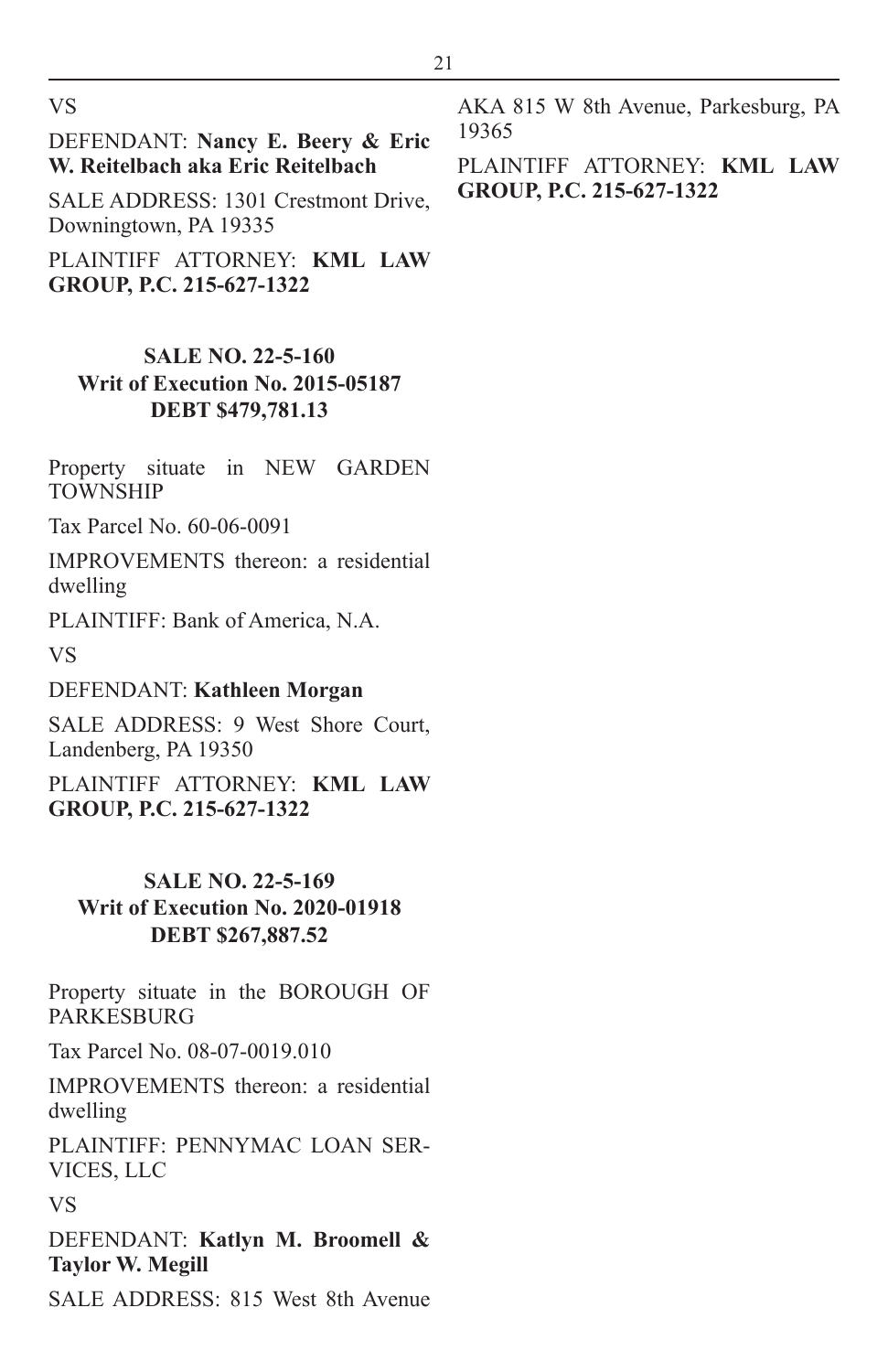# **INDEX**

## **Location Defendant Page**

|                 | Borough of Kennett Square  Jason J. Nichols & Alicia Nichols3               |
|-----------------|-----------------------------------------------------------------------------|
|                 |                                                                             |
|                 | Borough of Parkesburg  Katlyn M. Broomell & Taylor W. Megill 21             |
|                 | Borough of Phoenixville Marc F. Novia & Donna D. Novia 4                    |
|                 | Borough of PhoenixvilleDAVID L. GRANACHER & LINDA C10                       |
|                 | <b>GRANACHER</b>                                                            |
|                 | Borough of Phoenixville Abby Sue Cannon Solely in her Capacity 16           |
|                 | as Heir of Robert T. Cannon, Deceased                                       |
|                 | & Sabrina Cannon-Henken Solely in her                                       |
|                 | Capacity as Heir of Robert T. Cannon, Deceased                              |
|                 | Borough of Spring City Sean P. Bailey & Gretchen E. Bailey  18              |
|                 | Borough of West Chester  Chris G. Schultz, Trustee of the Erna Schultz  12  |
|                 | Trust Under Agreement of Trust Dated 12/21/1991                             |
|                 | Borough of West Chester  James A. Hunt, Mary L. Hunt & United 13            |
|                 | <b>States of America</b>                                                    |
|                 | Brandywine Township  Shari L. Hardin & Darryl F. Ferron 15                  |
|                 |                                                                             |
|                 |                                                                             |
|                 | City of Coatesville  Donald L. Ben & Delores M. Ben 12                      |
|                 |                                                                             |
|                 |                                                                             |
|                 |                                                                             |
|                 | East Marlborough Township William C. Huyler III & Robin Leigh Huyler  9     |
|                 | Easttown Township. Francis G. Mitchell & Nina Mitchell 10                   |
|                 | Easttown TownshipRichard Disimone A/K/A Richard E. Disimone 15              |
|                 | & Elizabeth Zachai A/K/A Elizabeth E. Zachai                                |
|                 | London Britain Township Charles J. Slanina & the United States of America 8 |
|                 | Londonderry Township  John Preston Dehaven a/k/a John P. Dehaven  2         |
|                 | & Lynn Karmilowicz a/k/a Lynn M. Dehaven                                    |
|                 | Londonderry Township John Preston Dehaven a/k/a John P. Dehaven and 20      |
|                 | Lynn Karmilowicz a/k/a Lynn M. Dehaven                                      |
|                 |                                                                             |
|                 |                                                                             |
|                 |                                                                             |
|                 | North Coventry Township. Mary M. Darlington and William C. Darlington 11    |
| Penn Township & |                                                                             |
|                 |                                                                             |
|                 | Penn Township Constance L. Lapham & Warren Lapham. 17                       |
|                 | Penn Township  Karen L. Klemaszewski & Michael P. Klemaszewski19            |
|                 |                                                                             |
|                 |                                                                             |
|                 |                                                                             |
|                 | Valley Township  Ronald F. Sloyer, AKA Ronald Sloyer & 17                   |
|                 | Payge A. Sloyer, AKA Payge Sloyer                                           |
|                 | West Bradford Township. Nancy E. Beery & Eric W. Reitelbach aka 20          |
|                 | Eric Reitelbach                                                             |